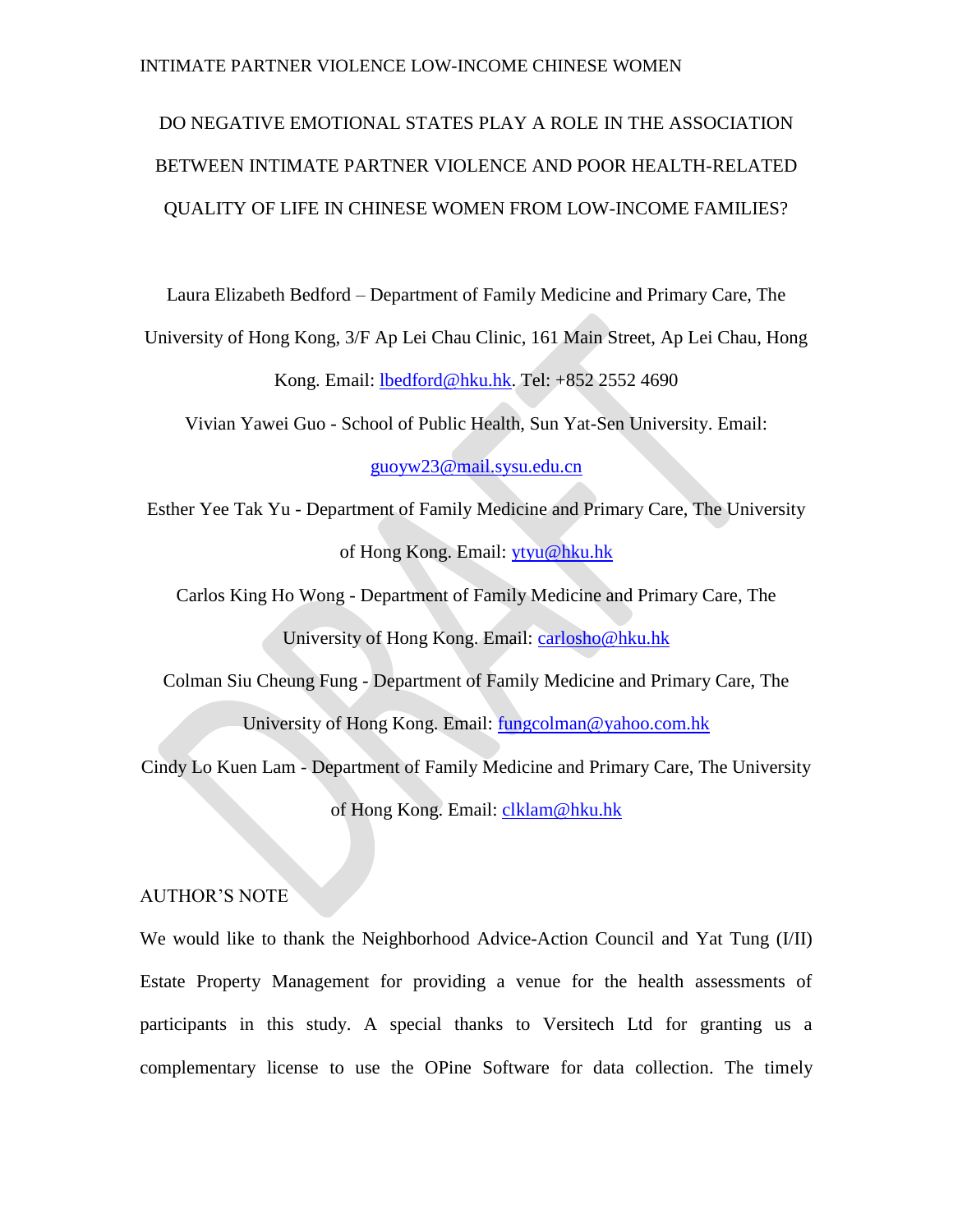completion of the telephone surveys by the HKU Social Science Research Center is much appreciated. Finally, the hard work of our research staff in data collection and analysis must be acknowledged.

# FUNDING

This study was supported by Kerry Group Kuok Foundation (Hong Kong) Limited.

# KEY WORDS

Intimate partner violence, Health-related quality of life, Low-income families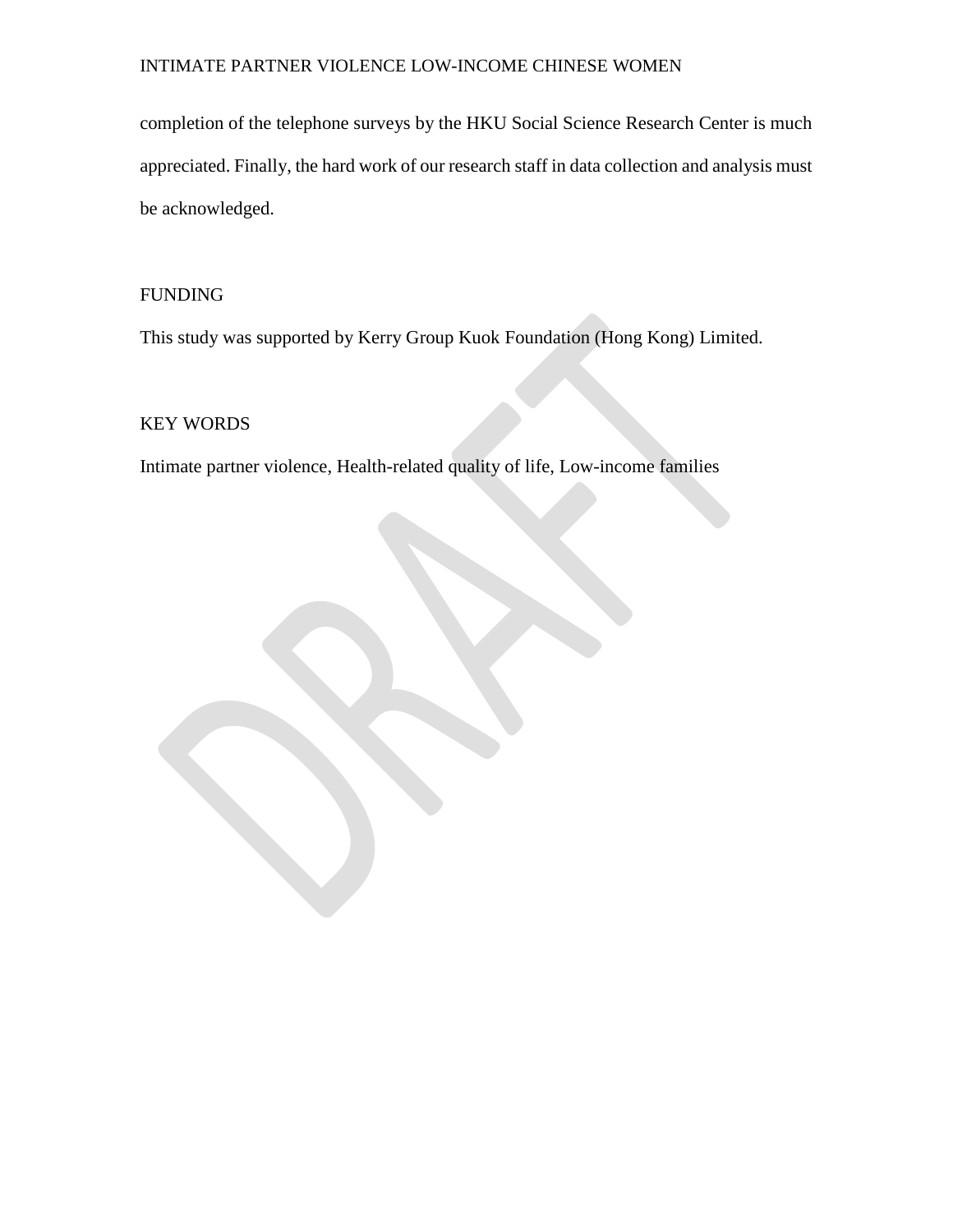# ABSTRACT

A cross-sectional analysis on a dataset of 156 participants in a health assessment programme explored whether negative emotional states mediated the association between intimate partner violence (IPV) and health-related quality of life (HRQoL). Compared with IPV screen-negative participants, those who screened positive had significantly lower HRQoL and significantly higher levels of depression, anxiety and stress. The inverse associations between the presence of IPV and HRQoL were found to be mediated by depression, anxiety and stress. Therefore, interventions to alleviate negative emotions in women suffering from IPV have the potential to be useful in improving their HRQoL.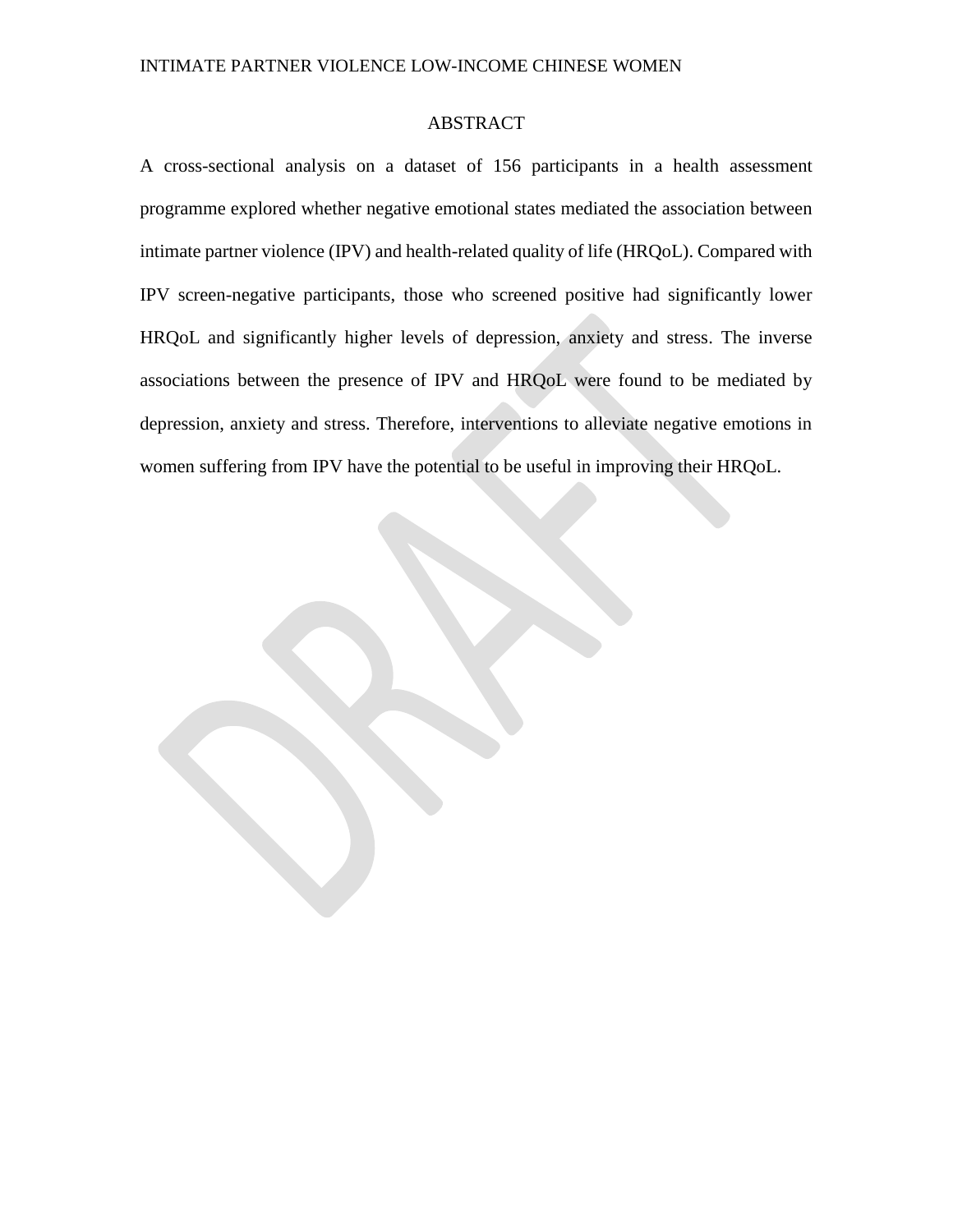## INTRODUCTION

Intimate partner violence (IPV) has been defined as any behaviour among individuals in a current, or former, intimate relationship that results in physical, emotional or sexual harm (Feder & Macmillan, 2012). Such behaviours can include beating, intimidation, controlling who the victim sees and talks to, and sexual assault (Feder  $\&$ Macmillan, 2012). IPV is the most common form of violence against women and has been recognised as a global public health problem and human rights issue (Abramsky et al., 2011). Estimates published by the World Health Organization (WHO) revealed that the prevalence of lifetime physical and/or sexual IPV among ever-partnered women ranged from 23 to 38% for all WHO regions (World Health Organization, London School of Hygiene and Tropical Medicine, & South African Medical Research Council, 2013). Although the prevalence of IPV among Chinese women in Hong Kong appears to be lower than that of other areas, rates are still troubling. For example, a local representative survey of 1,223 young adults (aged 18-27 years) indicated that the lifetime incidence of IPV was 8.6% and reported IPV in the preceding year was 4.9% (Zhang et al.,, 2015). Additional studies conducted in Hong Kong have investigated IPV among samples of pregnant women (Lau, 2005; Lau et al., 2008; Leung et al., 1999; Tiwari et al., 2008). In two such studies, 9.1% (Tiwari et al., 2008) and 15.7% (Leung et al., 1999) of participants reported that they had experienced IPV in the past year. It was also found that 4.3% (Leung et al., 1999) and 11.2% (Lau, 2005; Lau et al., 2008) of women had been abused during their pregnancies.

The profound negative impact of IPV on health outcomes is well established. Compared with non-abused women, those who have experienced IPV report significantly more health symptoms and conditions, which include gynecological problems, headaches,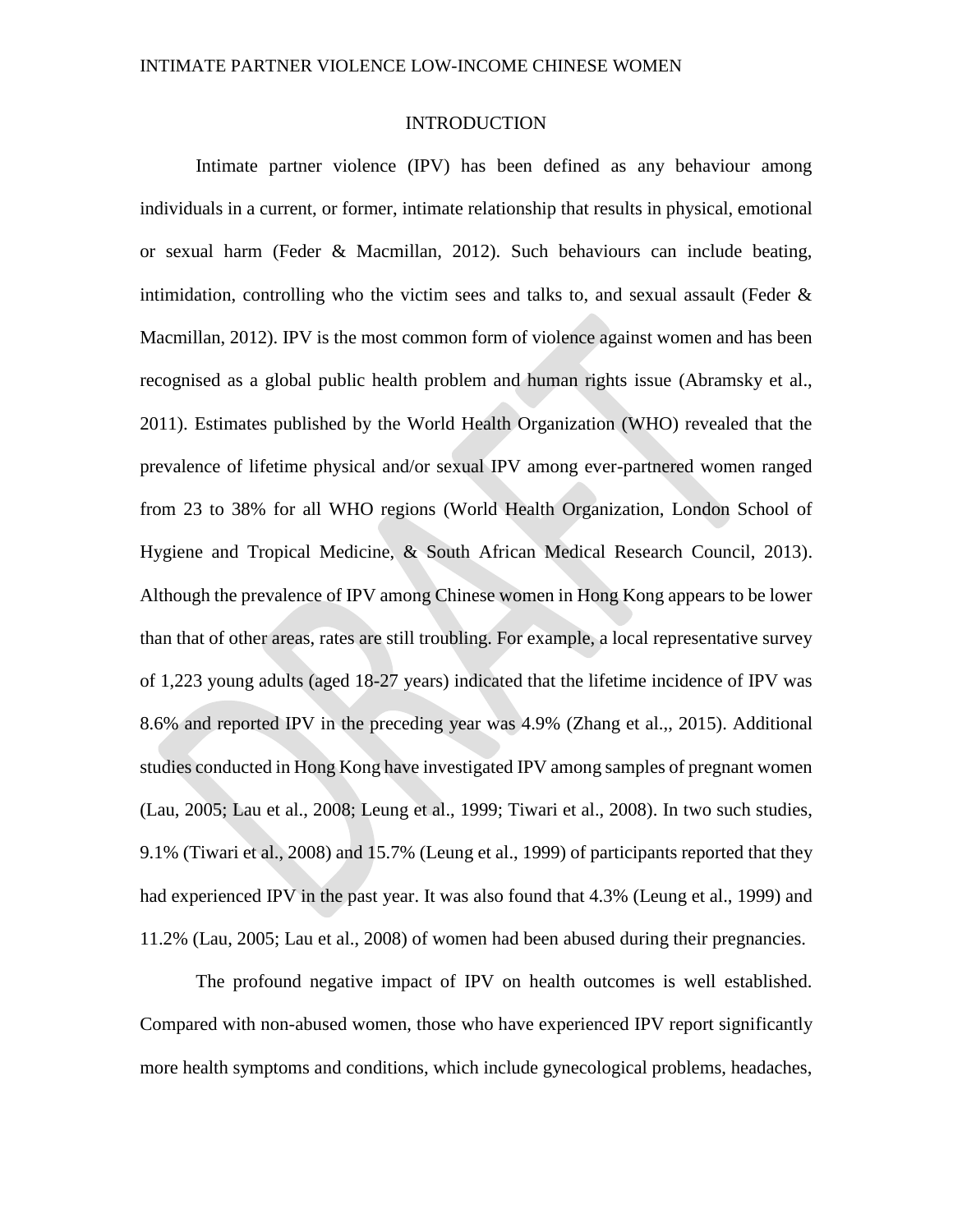back pain, stress, depression, hypertension, abdominal pain, anxiety and digestive problems (Bacchus et al., 2018; Bonomi et al., 2009; Bonomi et al., 2006; Campbell et al., 2002; Choi, Wong, & Fong, 2017; Coker et al., 2000; Schei & Bakketeig, 1989). As a result, IPV has been shown to have adverse effects on a victim's health-related quality of life (HRQoL) (Bonomi et al., 2006). HRQoL is a multidimensional concept, which reflects an individual's perceived physical, social and emotional functioning and their ability to live an independent and fulfilling life (Guyatt, Feeny, & Patrick, 1993). Studies worldwide have consistently found that women who have been abused have significantly poorer emotional HRQoL when compared with women who have not experienced IPV (Alsaker et al., 2006; Choi, Wong, & Fong, 2017; Costa et al., 2015; Guo et al., 2017; Tiwari et al., 2008). Although emotional HRQoL appears to be most severely impacted by IPV, a number of studies have also found that victims of IPV report significantly worse physical HRQoL than non-victims (Alsaker et al., 2018; Bakas et al., 2012; Leung et al., 2005).

In order to fully understand the impact of IPV on health outcomes, including HRQoL, it is important to investigate the pathways that connect them (Dutton et al., 2006). Indeed, knowledge about mediators could shape the focus and components of clinical interventions to improve HRQoL among victims. Mental health is one such mediator that deserves further investigation as there are established interventions that can improve it. Indeed, poorer mental health has been shown to have a profound negative impact on HRQoL. For example, a recent study conducted in Hong Kong found that depressive, anxiety and stress symptoms mediated the association between IPV and reduced HRQoL in a sample of college students (Choi, Wong, & Fong, 2017). This finding is in line with other studies, where mental health was found to adversely impact HRQoL in patients with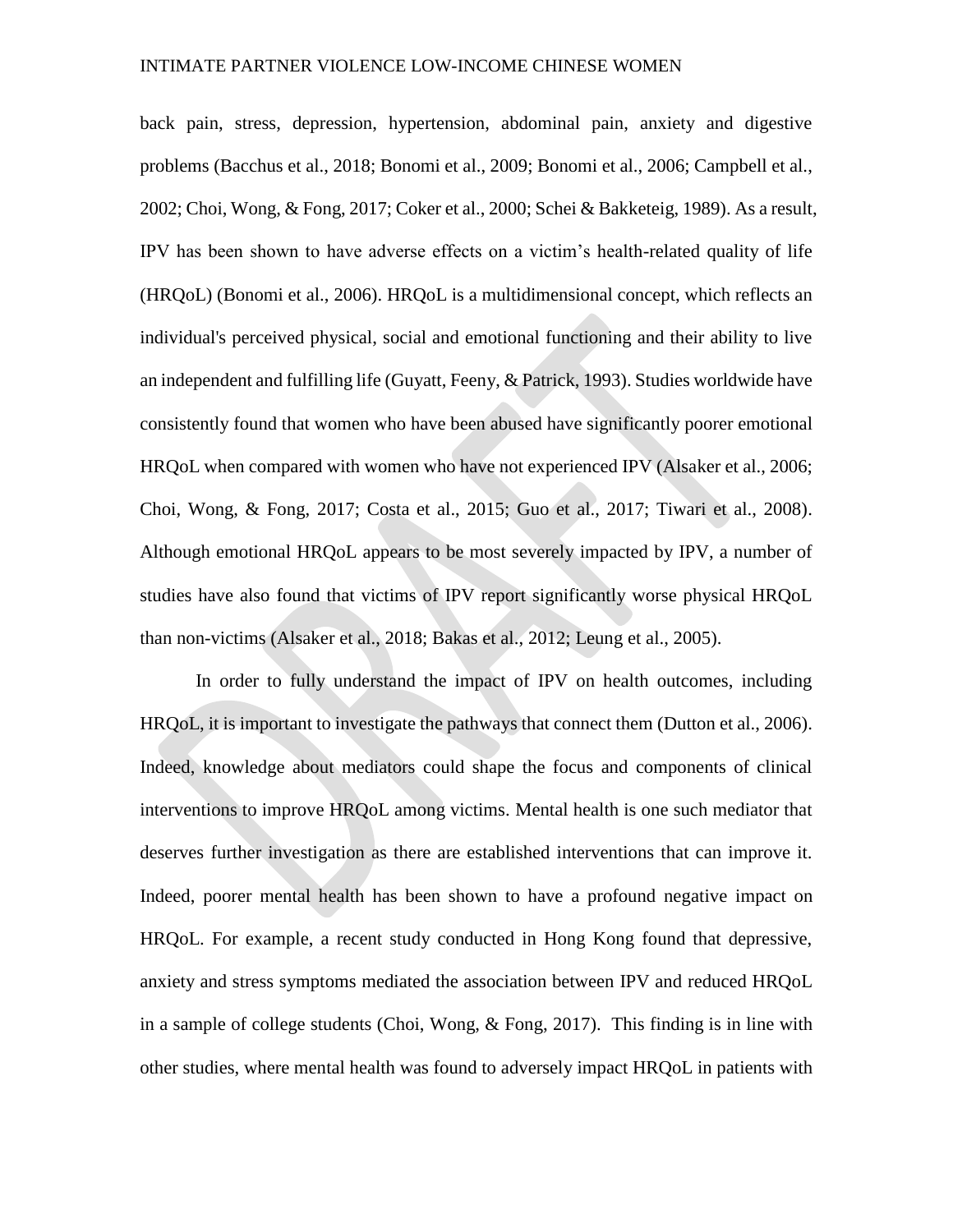schizophrenia (Lim & Lee, 2018), beta-thalassemia major (Adib-Hajbaghery, Ahmadi, & Poormansouri, 2015) and kidney disease (Perales Montilla, Duschek, & Reyes del Paso, 2016).

The objective of the present study was to contribute to this growing area of research by exploring the relationship between IPV and HRQoL among Hong Kong Chinese women from low-income families with a specific focus on the mediating roles of anxiety, depression and stress. To the author's knowledge, no research to date has explored mental health's mediating impact on HRQoL among this population. Lower socioeconomic status has consistently been identified as a determinant of IPV (Yakubovich et al., 2018) and the impact of IPV on HRQoL is magnified for women from low-income families who are known to be subject to a number of different stressors as well as poor access to healthcare (Fung et al., 2016; Sutherland, Sullivan, & Bybee, 2001; Wong et al., 2018). Specifically, we hypothesised that the association between IPV and impaired HRQoL is mediated fully or partially through its impact on mental health.

## **METHOD**

## Study design and setting

This study was a cross-sectional analysis of a dataset collected as part of a prospective cohort study nested within the Trekkers Family Enhancement Scheme (TFES). Details of the scheme and cohort study protocol are published elsewhere (Fung et al., 2016; Lam et al., 2017). In brief, the TFES was established in 2012 and is funded by a local philanthropic organisation, the Kerry Group Kuok Foundation. The scheme is based in Tung Chung, a developing satellite residential area situated on an outlying island of Hong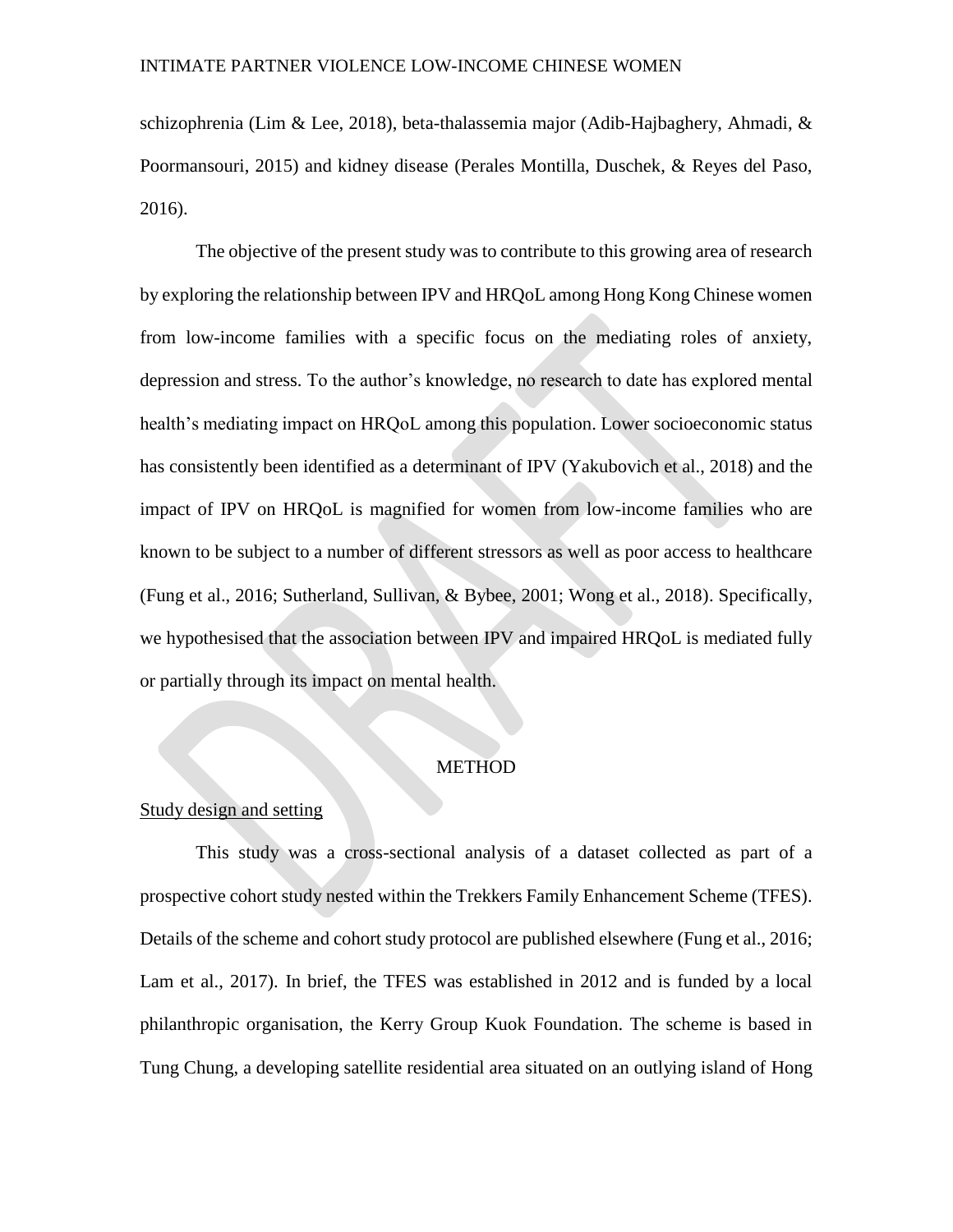Kong. Tung Chung has high levels of socioeconomic deprivation and limited access to healthcare (Fung et al., 2016). The objective of the TFES is to empower low-income families in Tung Chung to achieve their full potentials by providing support and opportunities in health, education, employment and environmental harmony (Fung et al., 2016). In terms of healthcare, a Health Empowerment Programme is delivered, which consists of a Health Literacy Programme, Self-care Enablement Programme and Health Ambassador Programme as well as annual health assessments. The Health Literacy programme includes a series of health seminars and workshops that aim to improve knowledge of health and health services, while the Self-care Enablement Programme focuses on interactive training courses to enable families to develop the skills and means to enhance their physical and mental well-being and to deal with health issues. The purpose of the Health Ambassador Programme is to train adult participants to act as lay health advisors for other families (Fung et al., 2016).

Participants were identified through local Non-Government Organizations and sent an invitation letter for the TFES, which listed the inclusion criteria: 1) at least one family member working full-time or part-time; 2) one or more dependent children aged 6 to 11 years; 3) a monthly income less than 75% of Hong Kong's median monthly household income and, 4) the ability to provide written consent to take part in the study (Fung et al., 2016; Lam et al., 2017).

Family members from the TFES were invited to participate in a cohort study, which evaluated the impact of the Health Empowerment Programme on a range of health outcomes, such as HRQoL, health enablement, and health service utilisation (Fung et al., 2016). Recruitment took place between January 2012 and September 2015. As part of the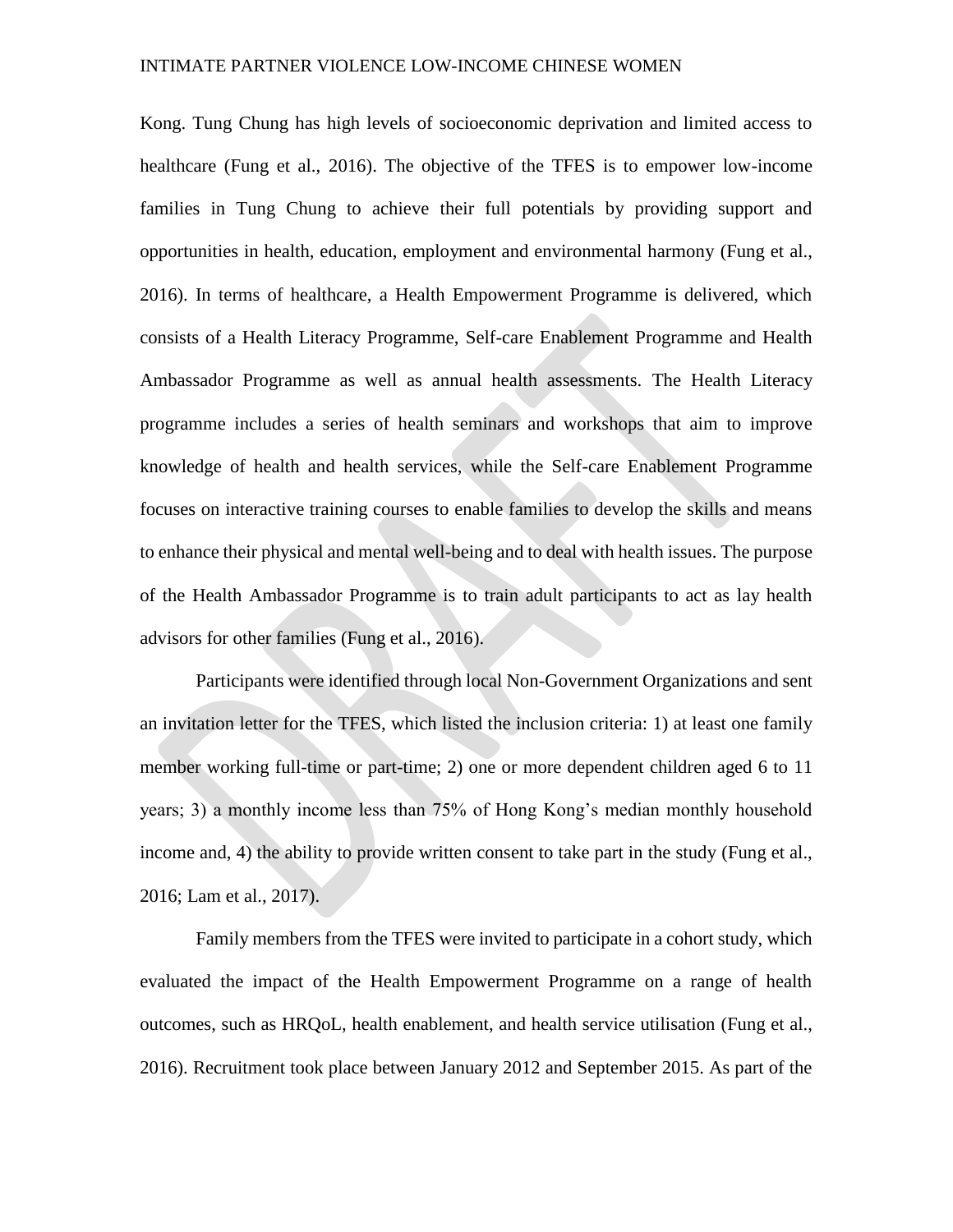cohort study, participants attended a health assessment that included a self-completed questionnaire on sociodemographic factors, and standard measures on IPV likelihood, HRQoL and depression, anxiety and stress symptoms. If required, on-site support was provided by trained research assistants in the completion of the questionnaires. On average, participants took between 20 to 30 minutes to complete the questionnaires.

## **Participants**

Female participants were eligible for inclusion in this analysis if they were 18 years of age or older and were taking part in the prospective cohort study.

## Study instruments

The Chinese Abuse Assessment Screen (C-AAS) was administered to identify participants who had experienced IPV (Parker & McFarlane, 1991). This scale is a translation of the English AAS and assesses if IPV has occurred during the respondent's lifetime, throughout the preceding year, during pregnancy (if applicable) and if the respondent is/was afraid of the individual(s) who abused them (response options for all items: yes/no) (Parker & McFarlane, 1991). The C-AAS measures emotional and physical violence separately for the three time periods covered whereas the English AAS combines emotional and physical abuse for the lifetime period and focuses on only physical and sexual abuse for the other two time periods (preceding 12 months and pregnancy) (Tiwari et al., 2009). This difference is due to previous research highlighting a higher prevalence of emotional violence among Chinese abused women (Tiwari et al., 2007). In the current study, a participant was considered a victim of IPV if she provided a positive response (yes)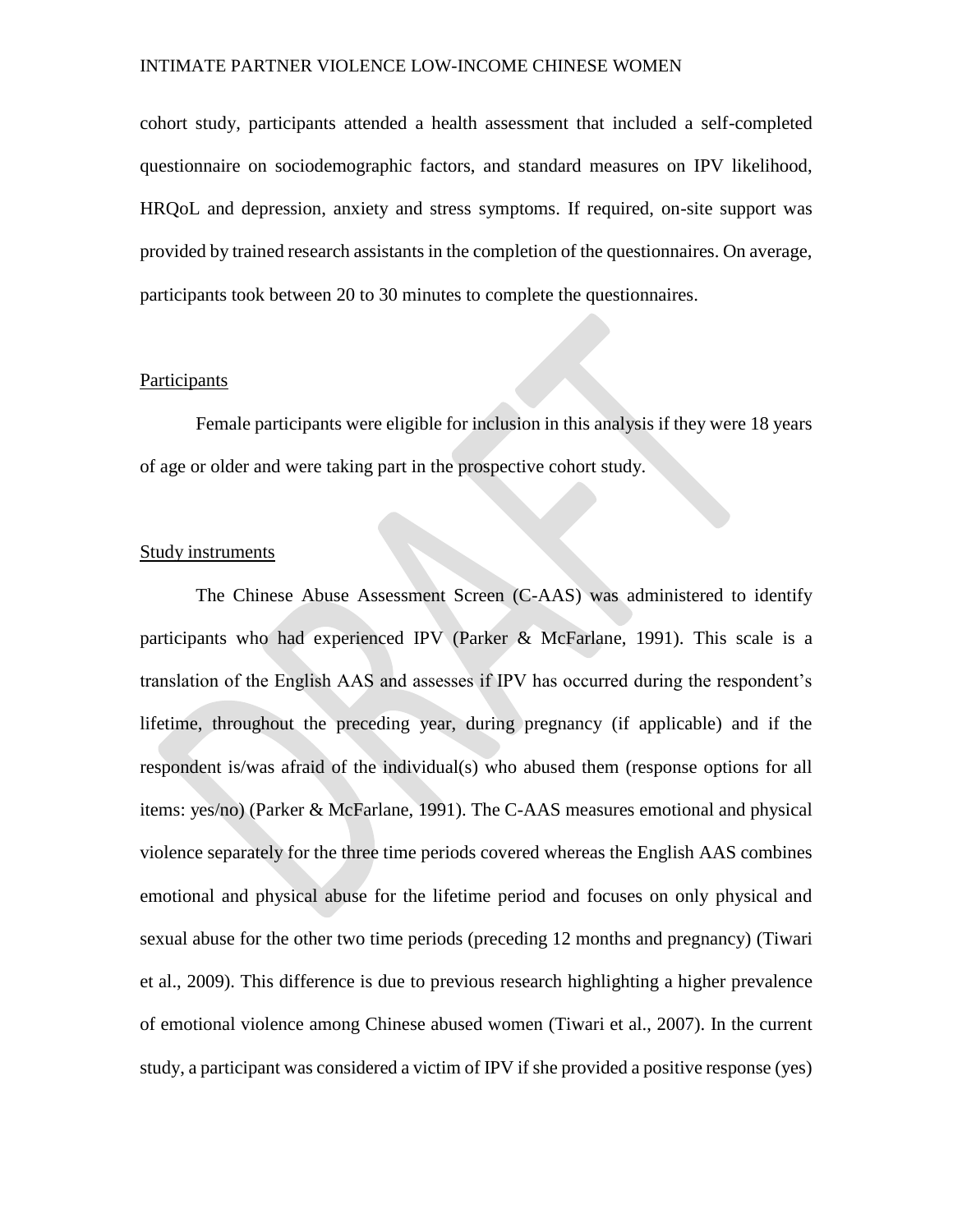to any of the scale items. The C-AAS has been validated among a sample of pregnant and nonpregnant Hong Kong Chinese women (Tiwari et al., 2007). It was found to have acceptable measurement accuracy with high specificity ( $\geq$  89%), reasonable sensitivity (36.3 to 65.8%), high positive predictive values ( $\geq 80\%$ ), and adequate negative predictive values (66 to 93%).

The outcome of interest was HRQoL, which measured by the Chinese (Hong Kong) version of the 12-item Short Form Questionnaire Version 2 (SF-12v2). The SF-12v2 is a widely used instrument, which functions as the shortened version of the 36-item Short-Form Health Survey (SF-36) (Ware, Kosinski, & Keller, 1996). The SF-12v2 assesses HRQoL during the previous four weeks and consists of 12 items grouped into eight domains: General Health (GH), Physical Functioning (PF), Role Physical (RP), Body Pain (BP), Vitality (VT), Social Functioning (SF), Role Emotional (RE), and Mental Health (MH). The scores of these eight domains can be combined to form a physical component summary (PCS) score and a mental component summary (MCS) score, ranging from 0 to 100 (Lam et al., 2010; Ware, 2005). Higher domain and summary scores indicate better HRQoL (Lam et al., 2013). The Chinese (Hong Kong) version of the SF-12v2 has been validated in the local population and found to have adequate internal reliability (Cronbach's alpha  $(\alpha)$  coefficient range: 0.60 to 0.89) (Lam et al., 2010; Lam et al., 2013).

Depression, anxiety and stress were included as potential predictors of the association between IPV and HRQoL. These distinct symptoms were measured by the Chinese validated translation of the 21-item Depression Anxiety Stress Scale (DASS-21) (Antony et al., 1998; Wang et al., 2016). The DASS-21 consists of three 7-item subscales that asses the severity of symptoms related to stress, anxiety and depression. Participants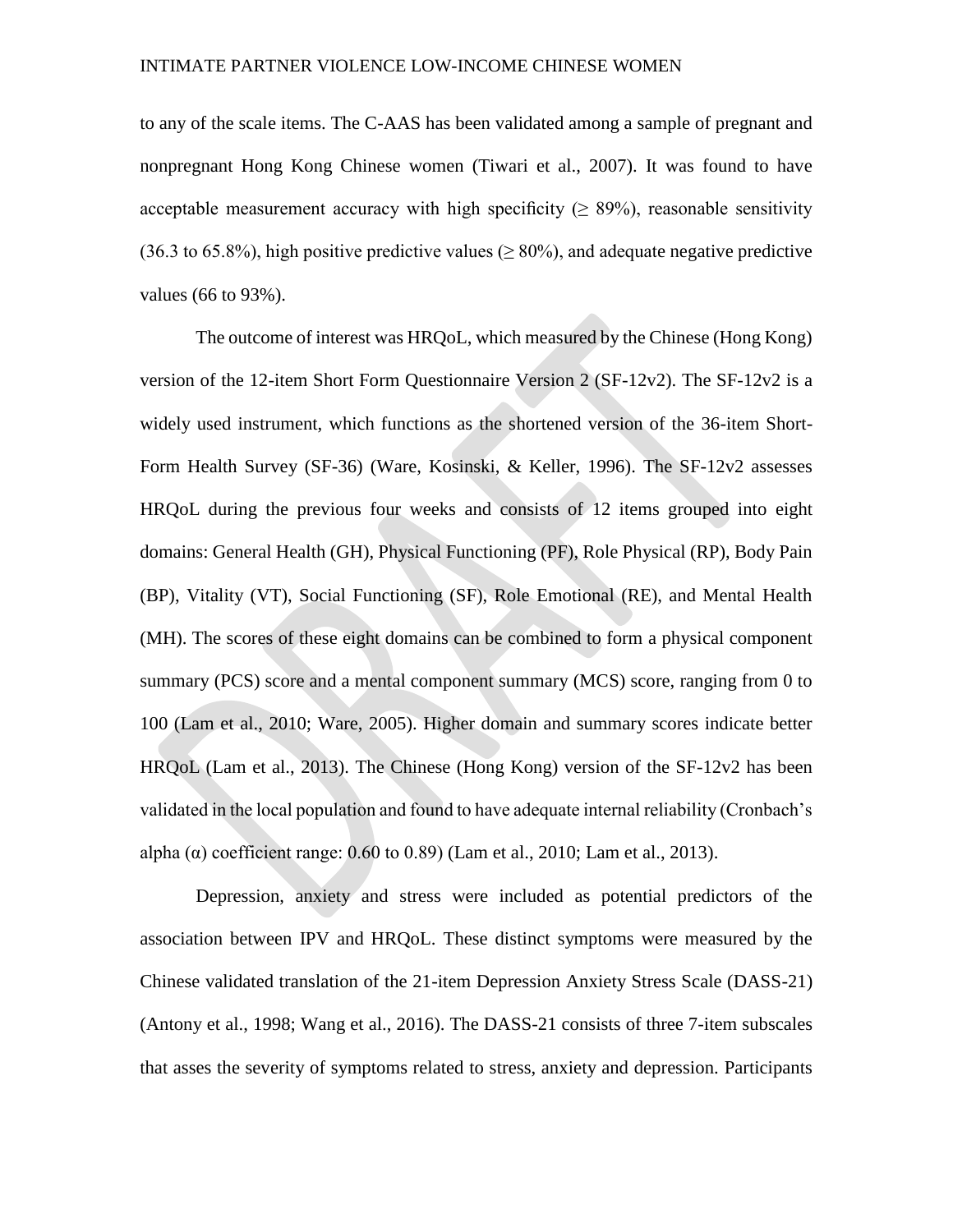were asked to indicate the extent to which they experienced each symptom over the past week. Responses were recorded on a 4-point Likert scale, ranging from 0 (did not apply over the past week) to 3 (applied very much or most of the time). Scores for each subscale range from 0 to 21 with higher scores indicating greater severity of symptoms (Lovibond & Lovibond, 1996; Wang et al., 2016). The DASS-21 has been found to have good reliability (Cronbach's  $\alpha$  range: 0.81 to 0.94) (Antony et al., 1998; Clara, Cox, & Enns, 2001; Gloster et al., 2008; Henry & Crawford, 2005; Lovibond & Lovibond, 1996; Norton, 2007). Convergent and discriminate validity have also been established with a good correlation identified when paired with the Beck Depression Inventory and Beck Anxiety Inventory (Antony et al., 1998; Beck et al., 1988; Beck et al., 1961; Gloster et al. 2008; Lovibond & Lovibond, 1995; Lovibond & Lovibond, 1996; Norton, 2007). The Chinese version of the DASS-21 was tested in Chinese-speaking population where a confirmation factor analysis showed adequate discrimination between depression, anxiety and stress (Moussa, Lovibond, & Laube, 2001). A good internal consistency was also found with a minimum Cronbach's  $\alpha$  of 0.80 (Chan et al., 2012; Wang et al., 2016).

A number of sociodemographic variables were adjusted for as potential confounding factors of HRQoL: age (years), marital status (married, unmarried), education level (primary or below, secondary, university or above), work status (working, not working), current smoker and current drinker. Data for monthly household income was also collected. The Hong Kong median monthly household income was 20,000 Hong Kong Dollars (HKD)  $\sim$  2.580 US dollars) at the time of study enrolment and the poverty line was defined as half of the median household income of the general population in Hong Kong (10,000 HKD) (Hong Kong Economic Analysis Division, 2013). Income was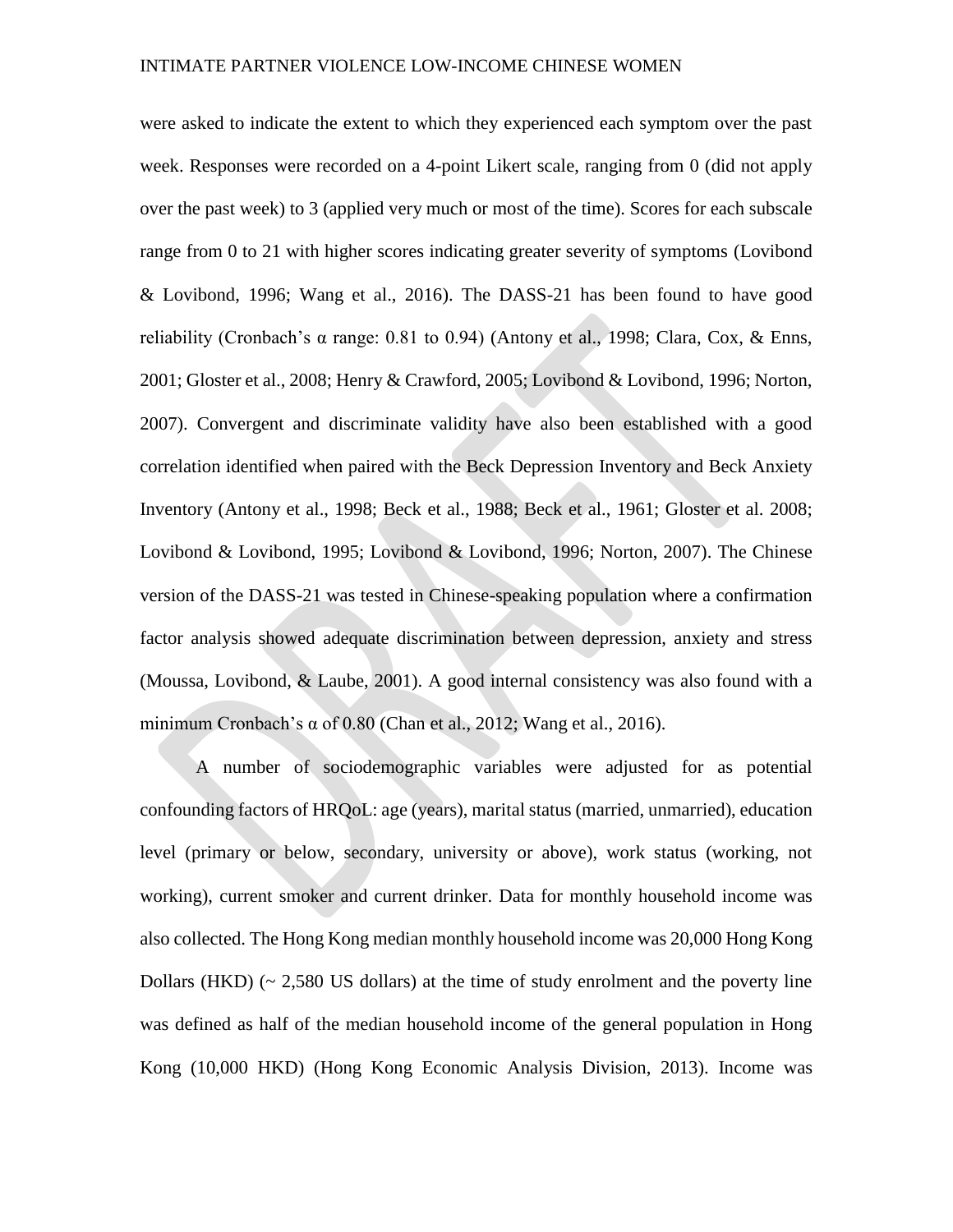therefore grouped into three categories: 1) less than 10,000 HKD (below the poverty line), 2) 10,000 to 20,000 HKD (between the poverty line and the Hong Kong median monthly household income),  $3 \ge 20,000$  HKD (above the Hong Kong median monthly household income).

## Statistical methods

Sociodemographic characteristics, SF-12v2 summary scores and DASS-21 subscale scores for participants who had experienced IPV and those who had not experienced IPV were compared by *t*-tests for continuous data and Pearson's chi-squared  $(χ<sup>2</sup>)$  test for categorical data. Effect sizes (Cohen's D for *t*-tests and Phi for  $χ<sup>2</sup>$  tests) were also calculated (Cohen, 1988; Cramer, 1946). The effect sizes were classified as follows: small effect (<0.2), medium effect ( $\geq 0.2$  and  $\leq 0.5$ ) and large effect ( $\geq 0.5$ ).

A correlation matrix with the associated p-values was computed for the IPV status, SF-12v2 summary scores and DASS-21 subscale scores. The correlation was assessed using the Pearson's correlation coefficient for the two continuous variables and the pointbiserial correlation coefficient for correlation between one binary variable and one continuous variable. If any of the DASS-21 subscale scores had significant correlations with both IPV status and the SF-12v2 summary scores, then they were considered potential mediators.

Multiple linear regression models were used to examine the association between IPV status, SF-12v2 summary scores and DASS-21 subscale scores. Sociodemographic characteristics were adjusted for. Linearity, normality, homoscedasticity and absence of multicollinearity were checked for all models. When the outcome was HRQoL, the three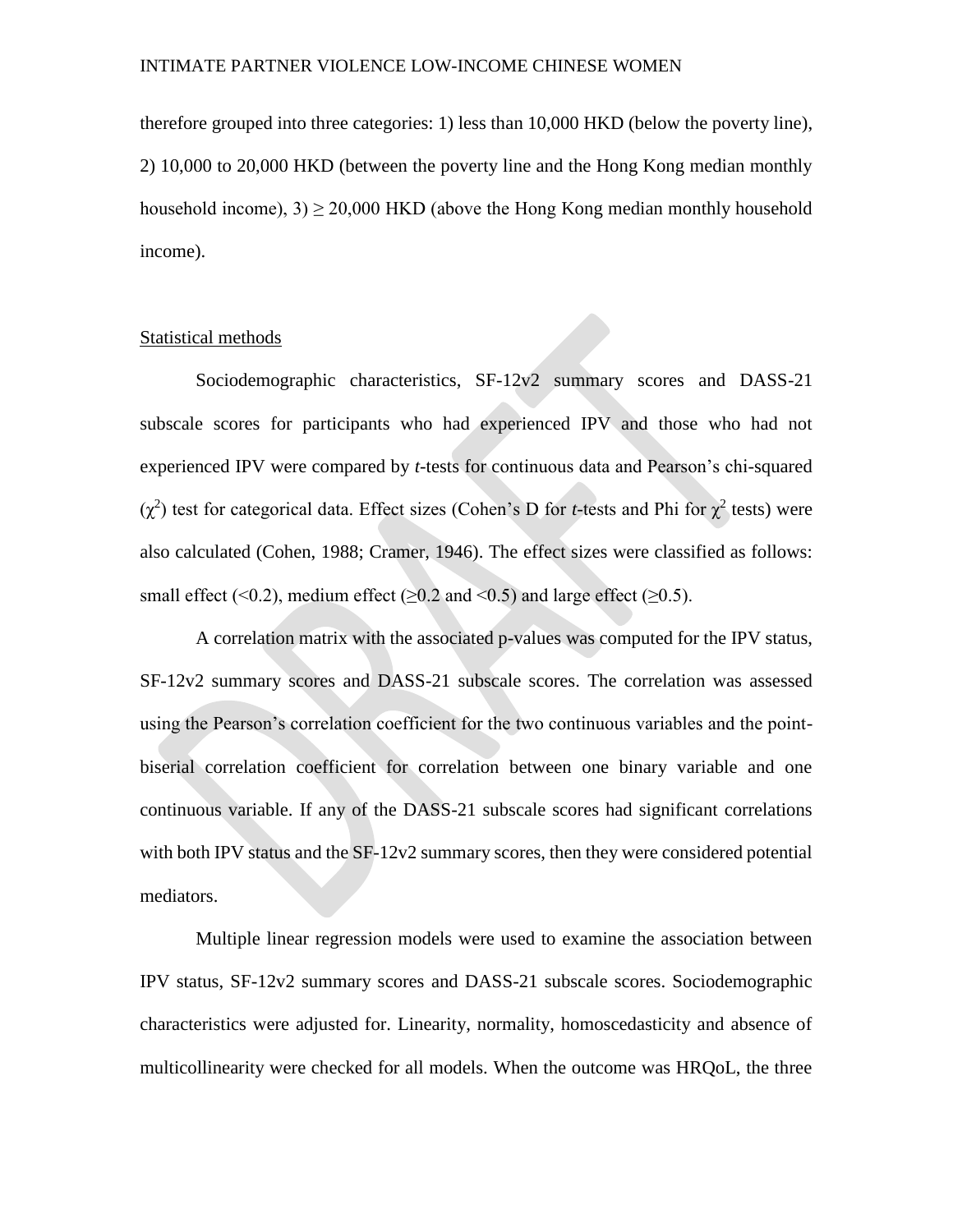DASS-21 subscale scores were included as predictors in the model if they were found to be significantly correlated with HRQoL.

If the multiple linear regression model suggested that depression, anxiety and stress could mediate the association between IPV and HRQoL, then the Baron and Kenney's multistage regression approach was applied (Baron & Kenny, 1986). This approach included four steps: 1) test whether IPV (independent variable) was significantly associated with HRQoL scores (dependent variable); 2) test whether IPV predicted DASS-21 subscale scores (mediator); 3) identify whether the each of the DASS-21 subscale scores were associated with HRQoL scores and, 4) HRQoL was regressed on both IPV and three DASS-21 subscales (figure 1). Sociodemographic characteristics were adjusted for in all of the above analyses. Bootstrapping with 5000 samples was also used to estimate the 95% confidence intervals (CI) for indirect effects of IPV on HRQoL through the three negative emotional states (Preacher & Hayes, 2008). The indirect effect, suggesting there could be a mediating effect, was significant if the 95% CI did not contain 0 (Preacher & Hayes, 2008). If the direct correlation (c) between IPV and SF-12v2 scores was significant but became non-significant after controlling for the DASS-21 subscale scores, a complete mediating effect is present. If a significant but reduced coefficient was found between the relationships of IPV and HRQoL after controlling for the emotional states, a partial mediation was present (Baron & Kenny, 1986).

Data analysis was undertaken using IBM SPSS 24 (IBM SPSS Inc., Chicago, IL, USA). Statistical significance was set at  $p$ -value  $\lt$  0.05. The mediation analyses were conducted using the SPSS macro PROCESS (Hayes, 2013).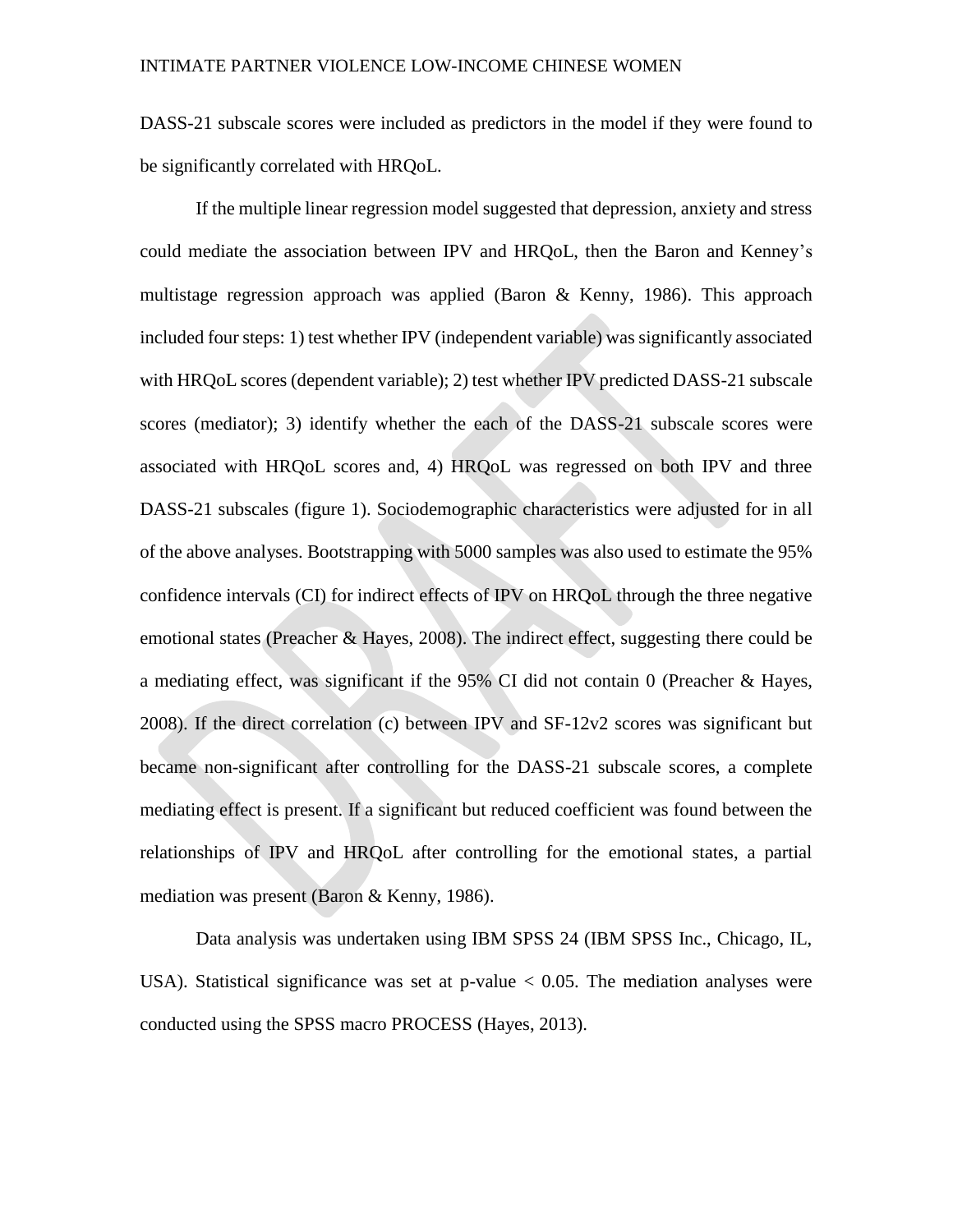

**Figure 1.** Conceptual model for the simple mediation model – DASS-21 scores mediate the association between IPV and HRQoL

Abbreviations: IPV = intimate partner violence; DASS = Depression Anxiety Stress Scale; PCS = Physical Component Summary; MCS = Mental Component Summary

## Ethical approval

Ethical approval was obtained from the Institutional Review Board of the University of Hong Kong – the Hospital Authority Hong Kong West Cluster (Reference number: UW 12-517).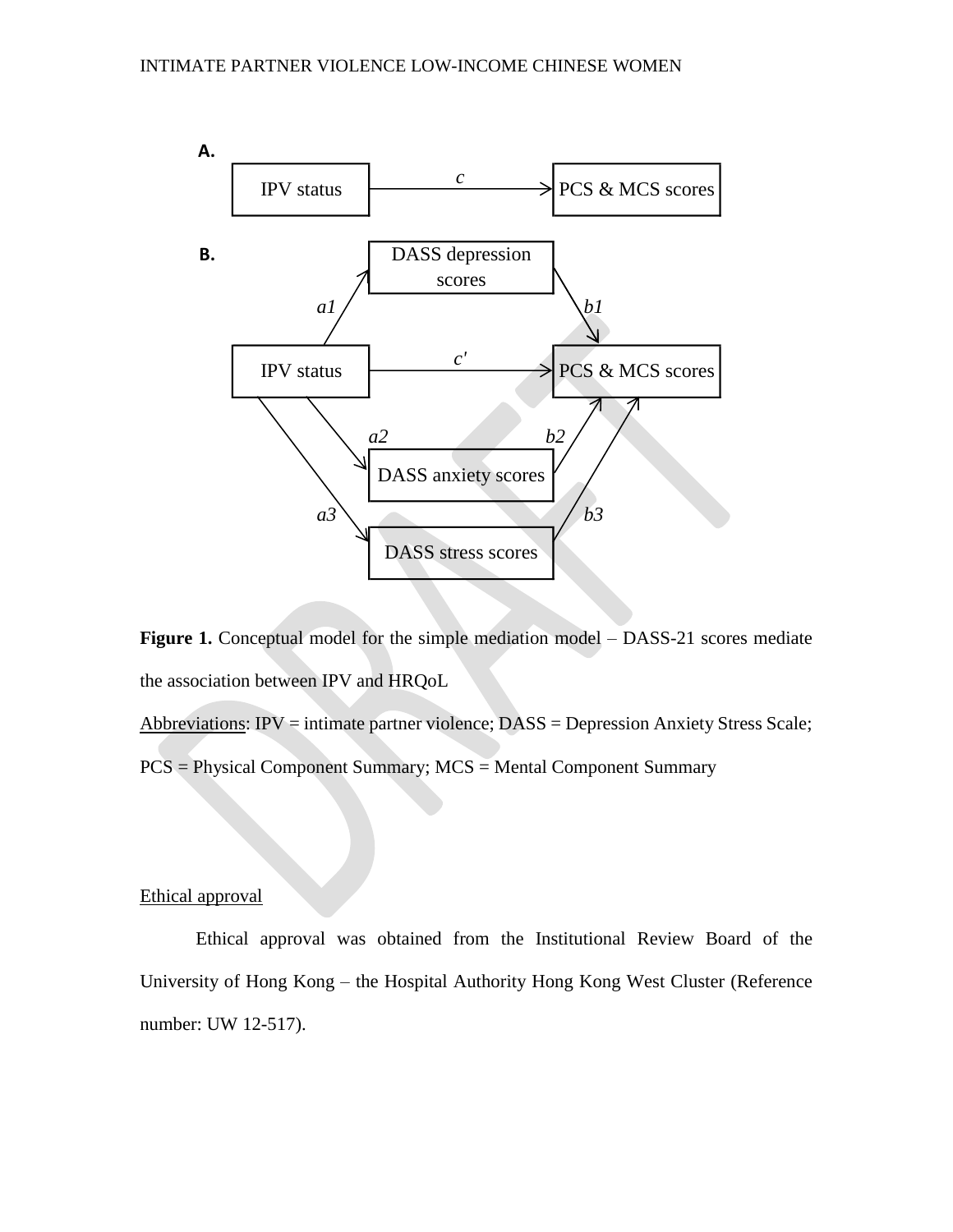## RESULTS

## **Participants**

In total, 212 eligible participants were identified from the TFES and invited to take part in the prospective cohort study (Fung et al., 2016). Of those invited, 172 (81.1%) agreed to participate. Sixteen participants were excluded for not completing one of the included measures (C-AAS ( $n = 6$ ), DASS-21 and SF-12v2 ( $n = 7$ ), sociodemographics (n  $=$  3)). Of the 156 participants included in the final analysis, 13.5% (n  $=$  21) screened positive for IPV. The characteristics of the study participants are presented in table 1.

## Descriptive data

The majority (96.7%) of the included participants reported a monthly household income of 20,000 HKD or less (Table 1). Compared to IPV screen-negative participants, a significantly higher proportion of participants who screened positive for IPV were not currently working  $(51.9\% \text{ vs. } 81.0\% , p = 0.012)$ . There were no statistically significant differences between the two groups in terms of age, smoking prevalence, alcohol consumption, marital status, education level or monthly household income.

In terms of HRQoL, when compared with screen-negative participants, those who screened positive had significantly lower (worse) PCS  $(44.5 \text{ vs. } 48.8, p = 0.044)$  and MCS  $(41.0 \text{ vs. } 47.3, \text{ p} = 0.022)$  scores (Table 1). The comparison of DASS-21 scores showed that screen-positive participants had significantly higher (worse) mean scores for all three subscales (depression: 4.8 *vs*. 2.7, p = 0.042; anxiety: 4.8 *vs*. 2.7, p = 0.009; stress: 8.2 *vs*. 4.1,  $p = 0.005$ ), indicating more negative emotional symptoms.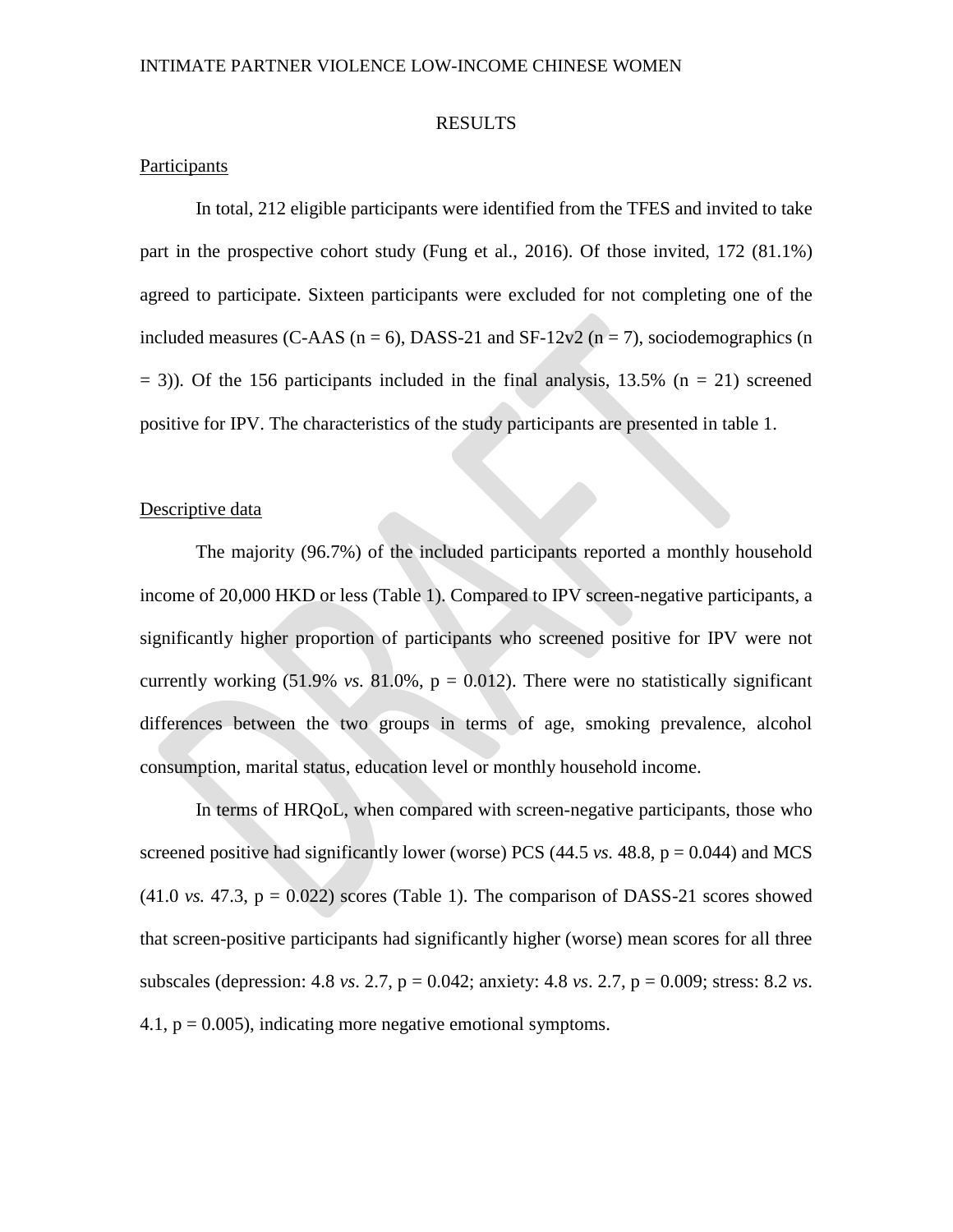**Table 1.** Sociodemographic characteristics, SF-12v2 summary scores and DASS-21 subscale scores amongst participants who screened positive for IPV and screen-negative participants

|                                    |                   | Screen-           | Screen-                      |             |               |              |
|------------------------------------|-------------------|-------------------|------------------------------|-------------|---------------|--------------|
| Characteristic                     | <b>Total</b>      | negative          | positive                     | <b>Test</b> | <b>Effect</b> | $\mathbf{p}$ |
|                                    | $N = 156$         | $N = 135$         | $N = 21$                     | score       | size          | value        |
|                                    |                   | $(86.5\%)$        | $(13.5\%)$                   |             |               |              |
| <b>Mean age, years (SD)</b>        | 39.4<br>(6.1)     | 39.4<br>(6.2)     | 39.7<br>(6.3)                | 0.21        | 0.05          | 0.834        |
| <b>Current smoking</b> , n (%)     | 13<br>$(8.3\%)$   | 9<br>$(6.7\%)$    | $\overline{4}$<br>$(19.0\%)$ | 3.65        | 0.15          | 0.056        |
| Current drinking, $n$ $(\%)$       | 15<br>$(9.7\%)$   | 12<br>$(9.0\%)$   | 3<br>$(14.3\%)$              | 0.59        | 0.06          | 0.442        |
| Marital status, n (%)              |                   |                   |                              |             |               |              |
| Unmarried                          | 23<br>$(14.7\%)$  | 21<br>$(15.6\%)$  | $\overline{2}$<br>$(9.5\%)$  | 0.53        | 0.06          | 0.468        |
| Married                            | 133<br>$(85.3\%)$ | 114<br>$(84.4\%)$ | 19<br>$(90.5\%)$             |             |               |              |
| <b>Employment status, n</b><br>(%) |                   |                   |                              |             |               |              |
| Not working                        | 87<br>$(55.8\%)$  | 70<br>$(51.9\%)$  | 17<br>$(81.0\%)$             | 6.24        | 0.20          | 0.012        |
| Working                            | 69<br>$(44.2\%)$  | 65<br>$(48.1\%)$  | $\overline{4}$<br>$(19.0\%)$ |             |               |              |
| Education, $n$ $(\%)$              |                   |                   |                              |             |               |              |
| Primary or below                   | 34<br>$(22.1\%)$  | 26<br>$(19.5\%)$  | 8<br>$(38.1\%)$              | 4.00        | 0.16          | 0.135        |
| Secondary                          | 115<br>(74.7%)    | 103<br>$(77.4\%)$ | 12<br>$(57.1\%)$             |             |               |              |
| University or above                | 5<br>$(3.2\%)$    | 4<br>$(3.0\%)$    | 1<br>$(4.8\%)$               |             |               |              |
| Household income, n<br>(% )        |                   |                   |                              |             |               |              |
| $<$ 10 000 HKD                     | 57<br>(37.5%)     | 49<br>$(37.4\%)$  | 8<br>$(38.1\%)$              | 0.83        | 0.07          | 0.659        |
| 10 000 to 20 000 HKD               | 90<br>$(59.2\%)$  | 77<br>$(58.8\%)$  | 13<br>$(61.9\%)$             |             |               |              |
| $\geq$ 20 000 HKD                  | 5<br>(3.3%)       | 5<br>$(3.8\%)$    | $\overline{0}$<br>$(0.0\%)$  |             |               |              |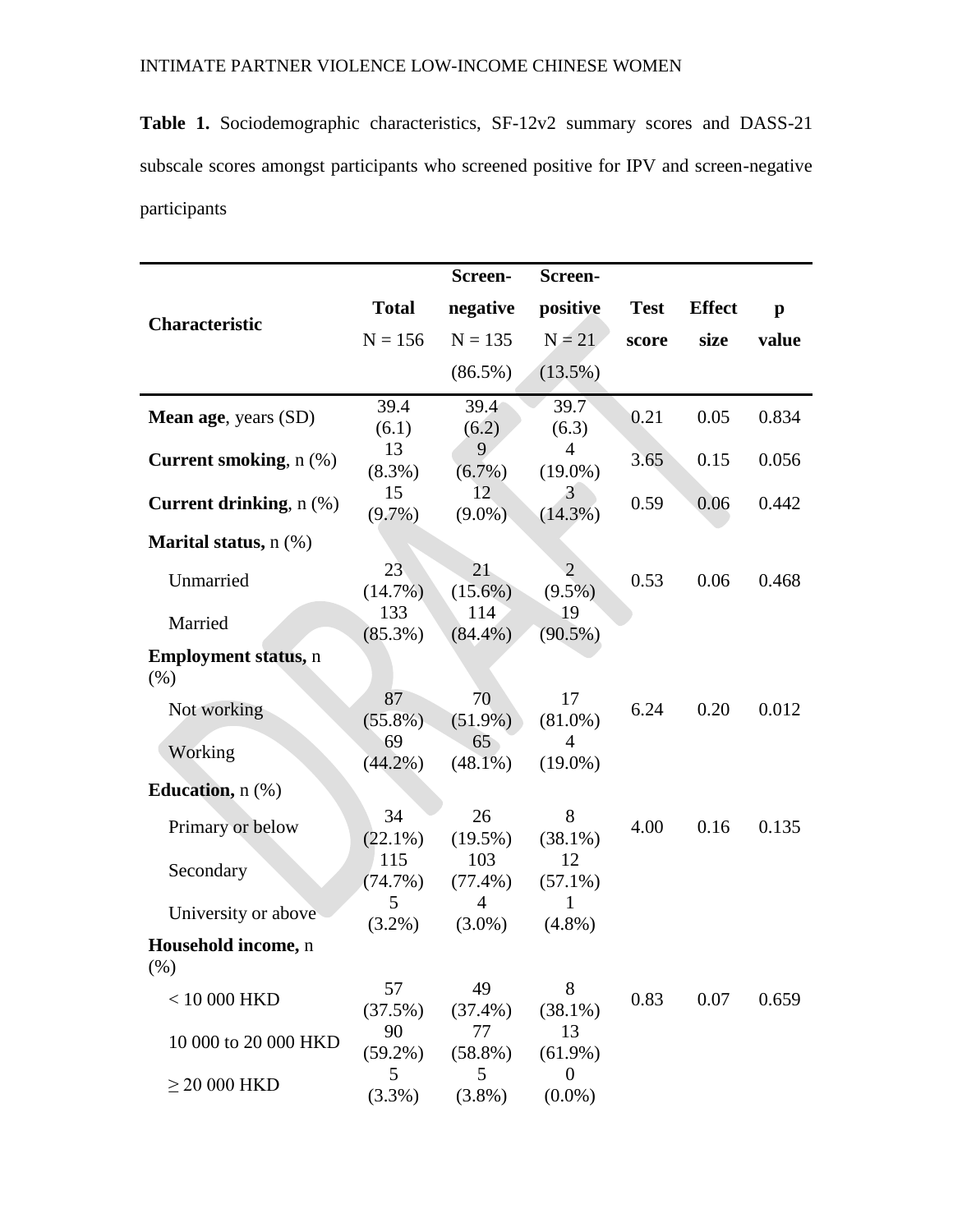| Physical functioning      | 85.7     | 86.9        | 78.6     | 1.50 | 0.35 | 0.135 |
|---------------------------|----------|-------------|----------|------|------|-------|
|                           | (23.6)   | (22.6)      | (28.8)   |      |      |       |
| Role physical             | 77.0     | 78.9        | 61.3     | 2.95 | 0.69 | 0.004 |
|                           | (23.0)   | (24.3)      | (31.9)   |      |      |       |
| Bodily pain               | 67.3     | 69.4        | 51.2     | 2.79 | 0.65 | 0.006 |
|                           | (28.5)   | (27.8)      | (29.0)   |      |      |       |
| General health            | 41.8     | 42.3        | 37.4     | 0.79 | 0.18 | 0.432 |
|                           | (26.4)   | (26.3)      | (28.6)   |      |      |       |
| Vitality                  | 55.7     | 57.6        | 41.7     | 2.50 | 0.59 | 0.013 |
|                           | (27.4)   | (26.7)      | (29.9)   |      |      |       |
| Social functioning        | 73.1     | 73.9        | 64.3     | 1.42 | 0.33 | 0.158 |
|                           | (28.9)   | (28.8)      | (29.1)   |      |      |       |
| Role emotional            | 72.9     | 75.1        | 57.1     | 2.83 | 0.66 | 0.033 |
|                           | (27.6)   | (25.6)      | (34.8)   |      |      |       |
| Mental health             | 62.9     | 64.0        | 53.6     | 2.20 | 0.52 | 0.029 |
|                           | (20.5)   | (19.7)      | (22.8)   |      |      |       |
| <b>Physical Component</b> | 48.3     | 48.8        | 44.5     | 2.03 | 0.48 | 0.044 |
| Summary                   | (9.2)    | (8.6)       | (12.1)   |      |      |       |
| <b>Mental Component</b>   | 46.7     | 47.3        | 41.0     |      |      |       |
| Summary                   | (11.9)   | (10.9)      | (16.1)   | 2.31 | 0.54 | 0.022 |
|                           |          |             |          |      |      |       |
| <b>DASS-21</b>            |          |             |          |      |      |       |
| Depression                | 3.0(3.3) | 2.7(3.1)    | 4.8(4.4) | 2.78 | 0.65 | 0.042 |
| Anxiety                   | 3.0(3.5) | 2.7(3.2)    | 4.8(4.5) | 2.66 | 0.62 | 0.009 |
| <b>Stress</b>             | 4.6(4.2) | 4.1 $(3.6)$ | 8.2(6.0) | 4.45 | 1.04 | 0.005 |

Abbreviations: IPV = intimate partner violence;  $SD =$  standard deviation;  $SF-12v2 = 12$ item Short Form Questionnaire version 2; DASS-21 = 21-item Depression Anxiety Stress Scale.

Please note: sample sizes for educational background and household income are 154 and 152, respectively.

## **SF-12v2**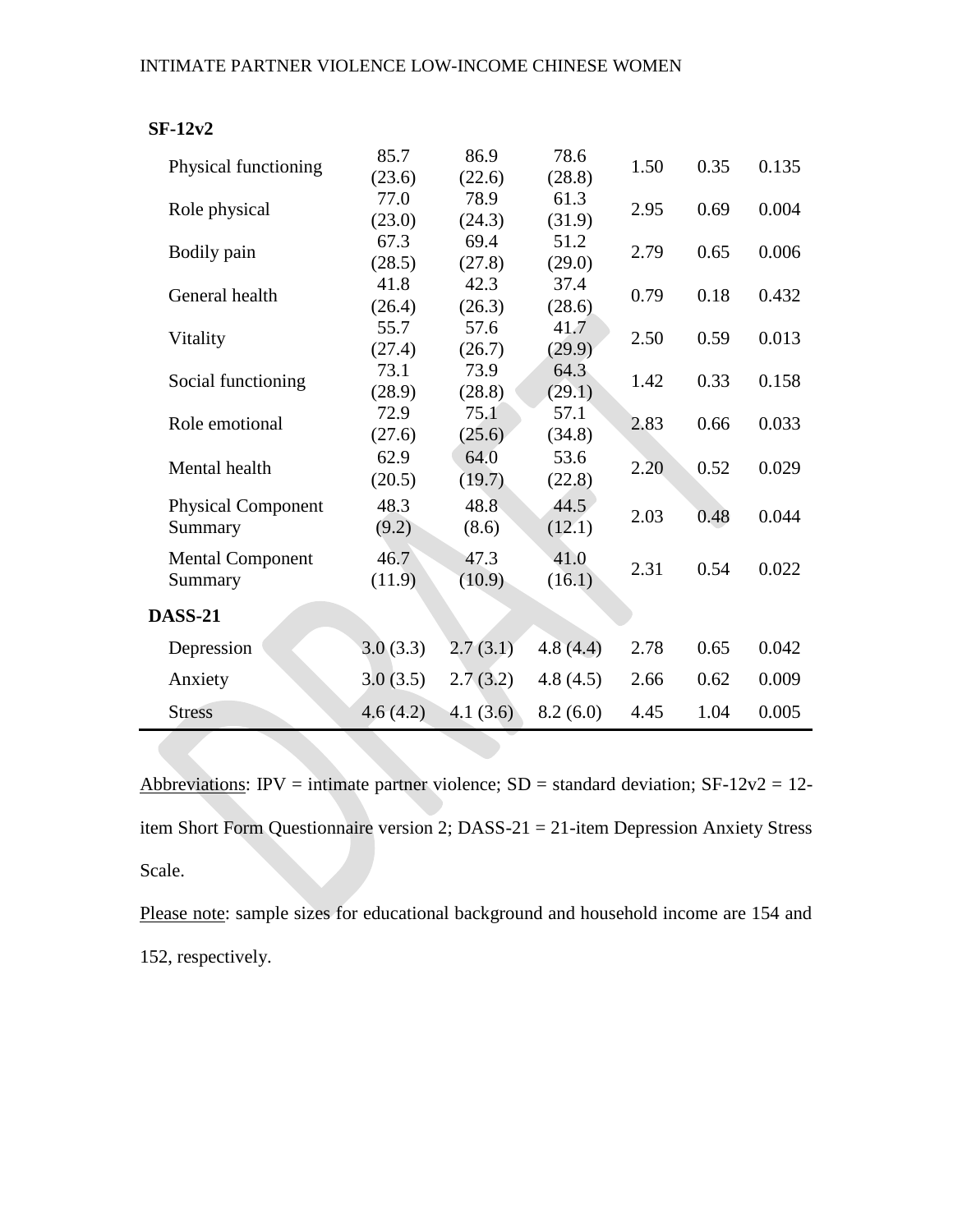Table 2 shows the Pearson's correlation between IPV screening status, SF-12v2 summary scores and DASS-21 subscale scores. The results showed that screening status was negatively correlated with SF-12v2 summary scores, while positively correlated with DASS-21 subscale scores. In addition, the three DASS-21 subscale scores were all significantly correlated with SF-12v2 PCS and MCS, which indicated that depression, anxiety and stress were potential mediators of the association between screening status and HRQoL.

Table 2. Correlations between IPV screening status, SF-12v2 summary scores and DASS-21 subscale scores

|                   | <b>IPV</b> status | <b>PCS</b> | <b>MCS</b> | <b>Depression</b> | <b>Anxiety</b> | <b>Stress</b> |
|-------------------|-------------------|------------|------------|-------------------|----------------|---------------|
| <b>IPV</b> status | 1.000             | $-0.161*$  | $-0.183*$  | $0.218*$          | $0.209*$       | $0.337*$      |
| <b>PCS</b>        |                   | 1.000      | 0.024      | $-0.310*$         | $-0.404*$      | $-0.271*$     |
| <b>MCS</b>        |                   |            | 1.000      | $-0.635*$         | $-0.503*$      | $-0.661*$     |
| Depression        |                   |            |            | 1.000             | $0.780*$       | $0.813*$      |
| Anxiety           |                   |            |            |                   | 1.000          | $0.770*$      |
| <b>Stress</b>     |                   |            |            |                   |                | 1.000         |

Abbreviations: IPV = intimate partner violence;  $PCS =$  Physical Component Summary; MCS = Mental Component Summary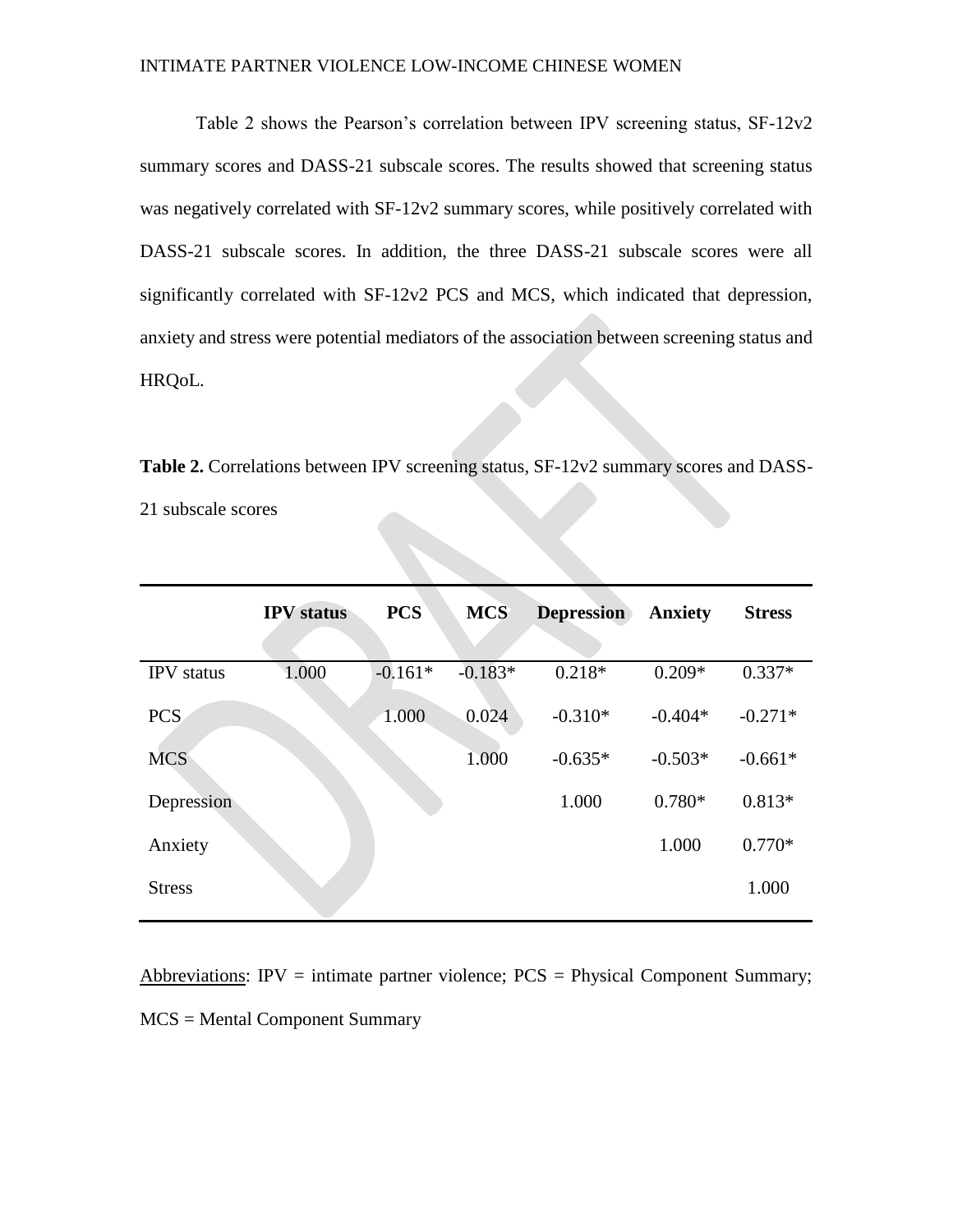After adjusting for sociodemographic characteristics, PCS scores among participants who screened positive for IPV were reduced by 4.39 ( $p = 0.049$ ) compared with screen-negative participants (Figure 2). After incorporating the three DASS-21 subscales into the model, the significant direct effect of IPV on PCS scores was no longer present ( $\beta$  = -2.94, p = 0.181), which suggests a full-mediation model through anxiety. The bootstrapping results showed that the 95% CI (corrected for bias) did not contain 0 for the anxiety subscale, indicating that the mediating effect of DASS-21 anxiety in the relationship between IPV and PCS was valid, while the DASS-21 depression and stress subscales were not mediators.

Similarly, after adjusting for sociodemographic characteristics, the MCS scores of women who screened positive for IPV were reduced by 6.07 ( $p = 0.033$ ) compared to screen-negative participants (Figure 3). After further controlling for the three DASS-21 subscales, there was no longer a significant direct impact of IPV on MCS scores ( $\beta$  = 1.00,  $p = 0.660$ , which indicated a full-mediation model through depression and stress. When the mediators were depression and stress subscale scores, the bias corrected 95% CI for the mediation models and did not contain 0. This shows that both depression and stress mediated the relationship between IPV and MCS, while anxiety was not a mediator.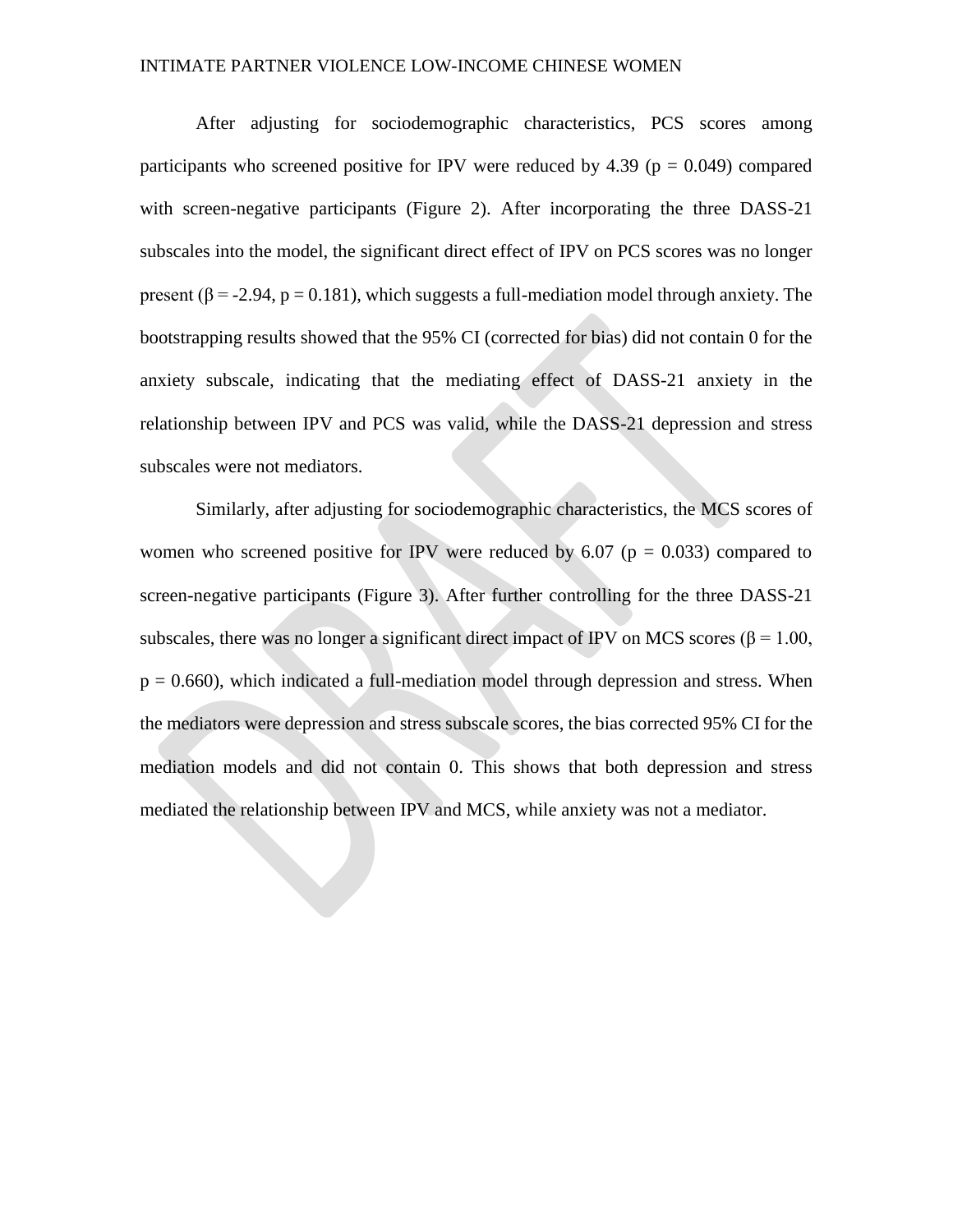

Figure 2. Mediation models showing the effect of negative emotional states on the relationship between IPV and PCS scores using Baron and Kenney's multistage regression approach

Abbreviations: IPV = intimate partner violence; DASS = Depression Anxiety Stress Scale; PCS = Physical Component Summary.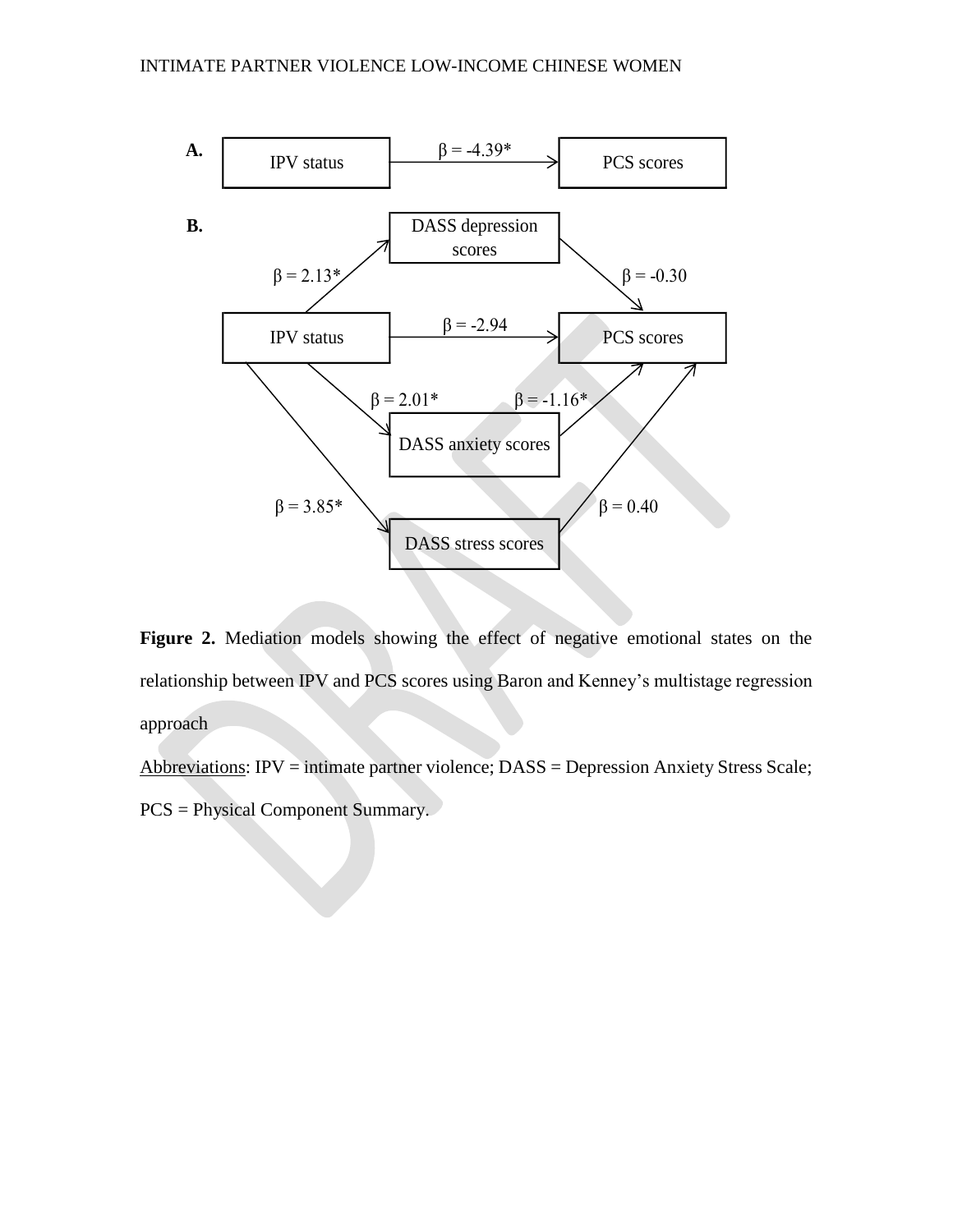

Figure 3. Mediation models showing the effect of negative emotional states on the relationship between IPV and MCS scores using Baron and Kenney's multistage regression approach

Abbreviations: IPV = intimate partner violence; DASS = Depression Anxiety Stress Scale; MCS = Mental Component Summary.

## DISCUSSION

The present study was the first to explore the association between IPV, mental health (depression, anxiety and stress) and HRQoL in low-income Hong Kong Chinese women. First, consistent with previous research, it was found that women who screened positive for IPV reported significantly poorer HRQoL than screen-negative participants,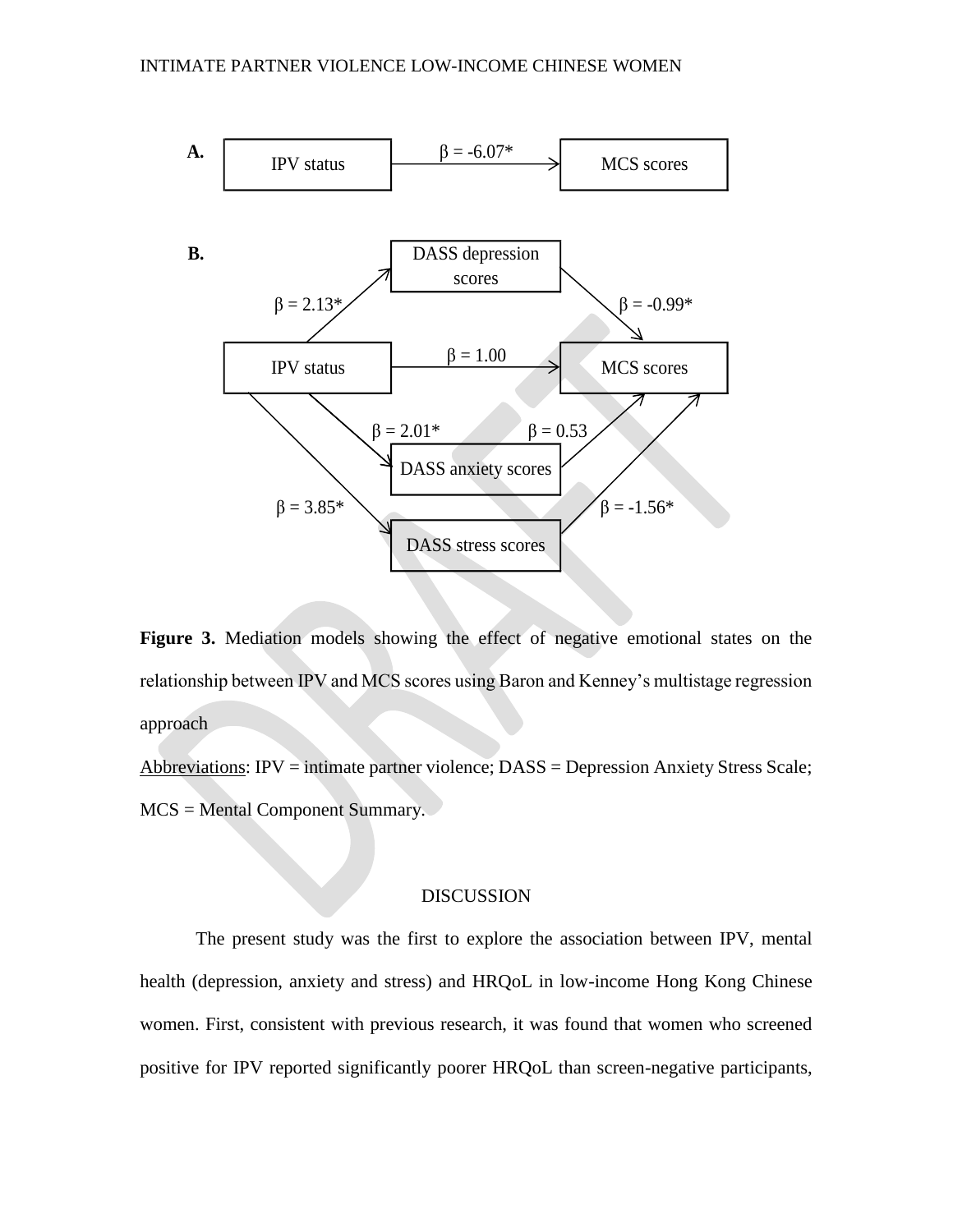particularly in the emotional domains (Alsaker et al., 2018; Alsaker et al., 2006; Costa et al., 2015; Leung et al., 2005; Tiwari et al., 2008). The observed reductions in HRQoL may lead to morbidity and mortality (Landman et al., 2010; Xie et al., 2014) as well as having an adverse impact on dependent children (Guo et al., 2017). We also found that screenedpositive participants had significantly higher levels of depression, anxiety and stress, which again mirrors findings of earlier studies that demonstrated the adverse impact of IPV on a range of emotional outcomes (Bacchus et al., 2018; Choi, Wong, & Fong, 2017; Golding, 1999; Lagdon, Armour, & Stringer, 2014; Tang, 1997; Wong et al., 2011). Indeed, a systematic review and meta-analysis of 16 longitudinal studies ( $n = 36,163$  participants) found that women exposed to IPV were at increased risk of subsequent depression (Devries et al., 2013). However, there was also a reverse association in that depressive symptoms increased the odds of women subsequently reporting IPV (Devries et al., 2013). This result is supported in a more recent review and meta-analysis of 35 cohort studies  $(n = 48,863)$ where positive associations were found between IPV and ensuing depressive symptoms as well as between depressive symptoms and subsequent IPV (Bacchus et al., 2018). These findings demonstrate a more complex, bidirectional relationship between IPV and mental health.

Our study also found that anxiety mediated the relationship between IPV and physical HRQoL, while depression and stress mediated the association between IPV and mental HRQoL through a full-mediation model. This finding of different mediators on the association between IPV and physical or mental HRQoL is consistent with that found in the study conducted by Choi et al, which investigated the impact of depression, anxiety and stress on the association between IPV and HRQoL among college students in Hong Kong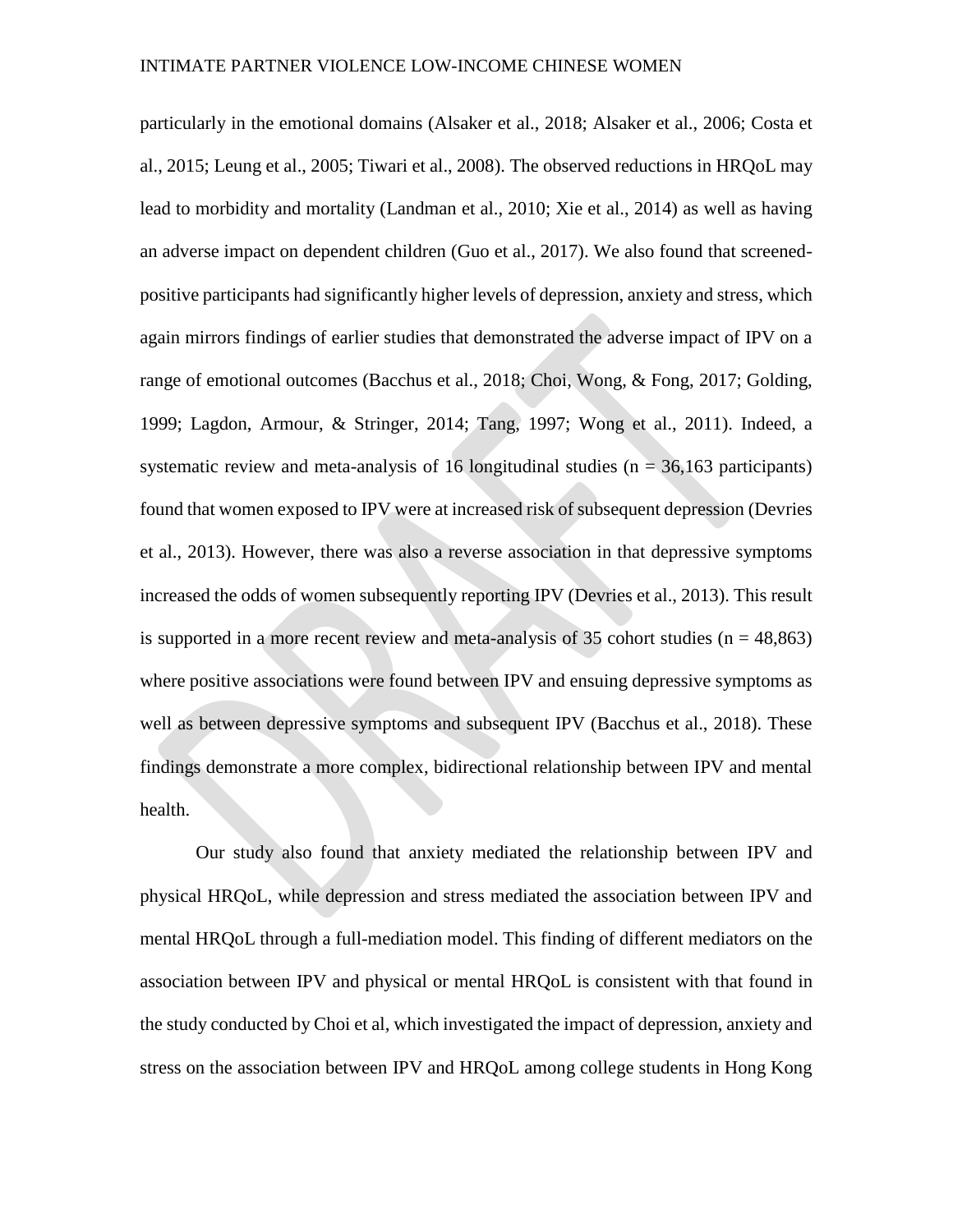(Choi, Wong, & Fong, 2017). A possible explanation is that although anxiety and depression have shared symptoms, anxiety is also associated with many physical symptoms, including dizziness, shortness of breath, chest pain, headaches and muscle pain (Gelenberg, 2000). Such symptoms could cause limitations in physical functioning and bodily pain and therefore be interpreted as physical illness. On the other hand, people experience depressive symptoms (e.g., low mood, hopelessness) as psychological rather than physical. Our rather contradictory finding that stress was only associated with mental HRQoL should be explored further as stress has similar physical effects to anxiety (e.g., tension, irritability) and would therefore be expected to be associated with physical HRQoL as well as mental HRQoL.

It is important to note that there are a number of additional factors that could account for the unexplained variance between IPV and HRQoL. The type, duration, frequency and severity of the violence are four such factors. Moreover, other aspects of mental well-being, including self-esteem, self-efficacy and self-identity, have been found to be strongly impacted by IPV among low-income women (Matheson et al., 2015) and could therefore also affect health outcomes.

## Limitations

A number of limitations to this study need to be acknowledged. First, the crosssectional design prevents us from drawing a causal conclusion. We designed the study based on the evidence that IPV results in symptoms of anxiety, depression and stress. However, the association between mental health and IPV has also been found to be bidirectional (Bacchus et al., 2018; Devries et al., 2013). Second, it is important to note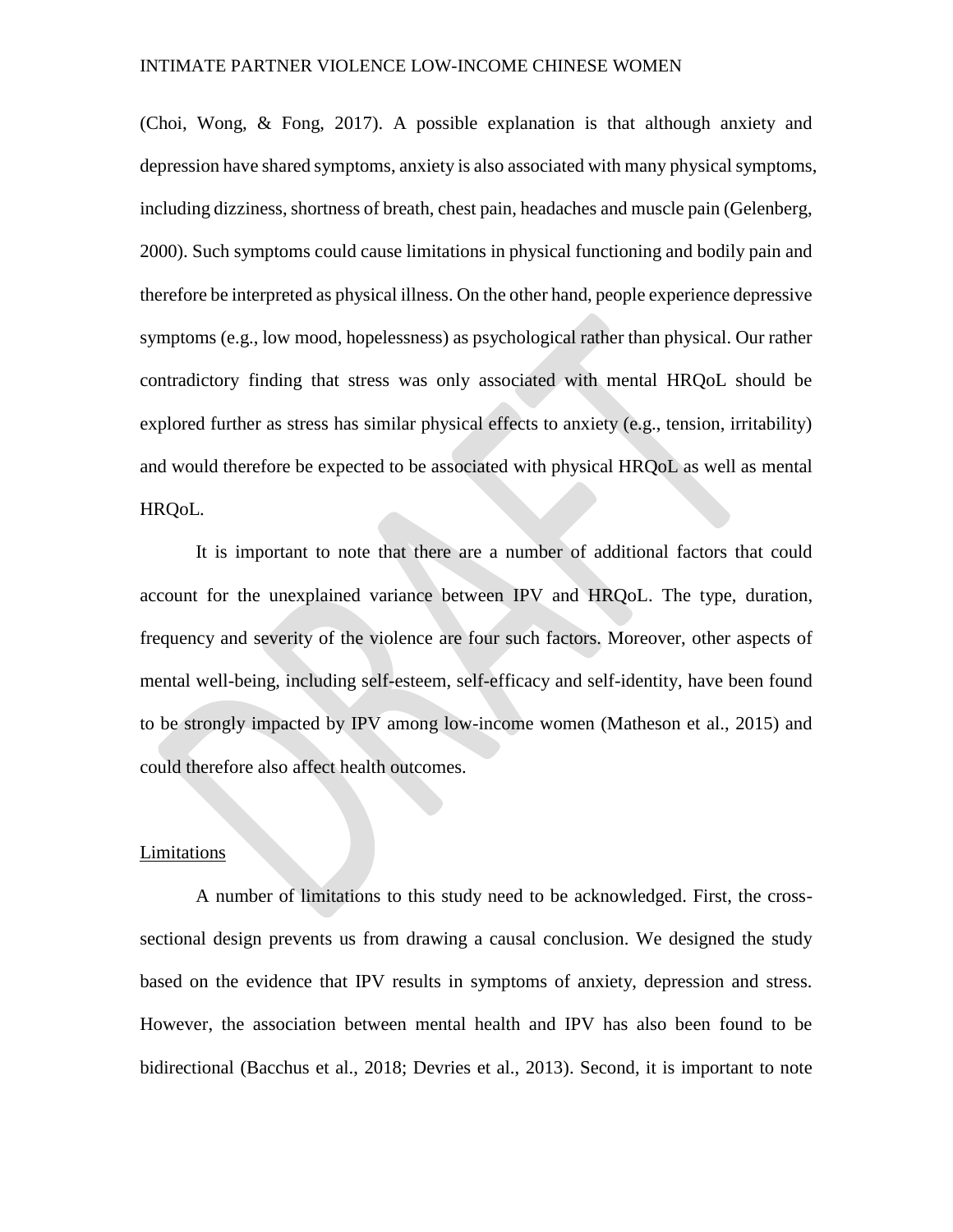that all study variables were self-reported, which could have introduced bias. Our study was also underpowered, so results must be interpreted with caution. Finally, the generalisability of the results is also subject to certain limitations. For example, it should be noted that victims of severe IPV, including those who are subjected to controlling behaviours, may have been unable to attend the TFES. The study also included a small sample ( $n = 156$ ) of selected participants from a community family support program, so findings may not be generalisable to other low-income families in Hong Kong. However, we hope our findings could stimulate further studies on the role of mental health in women experiencing IPV.

## Implications for future research and clinical practice

Future research should examine the effects identified in the current study using larger and more representative samples as well as a longitudinal design in order to identify causal associations. It is also important that recent violence is distinguished from historical IPV and other factors that could potentially mediate the relationship between IPV and HRQoL should be explored. In addition to self-report, an interesting avenue for future research would be to explore the role of biomarkers (e.g., cortisol levels). A recent systematic review identified a growing body of evidence demonstrating the dysregulation of stress-related biomarkers in IPV victims (Yim & Kofman, 2019). However, the authors of the review noted that biological and psychological outcomes have mainly been studied independently and that the biological literature is limited by small sample sizes. It is therefore important that additional research incorporates both outcomes in order to examine how they are affected by IPV and how such outcomes influence health.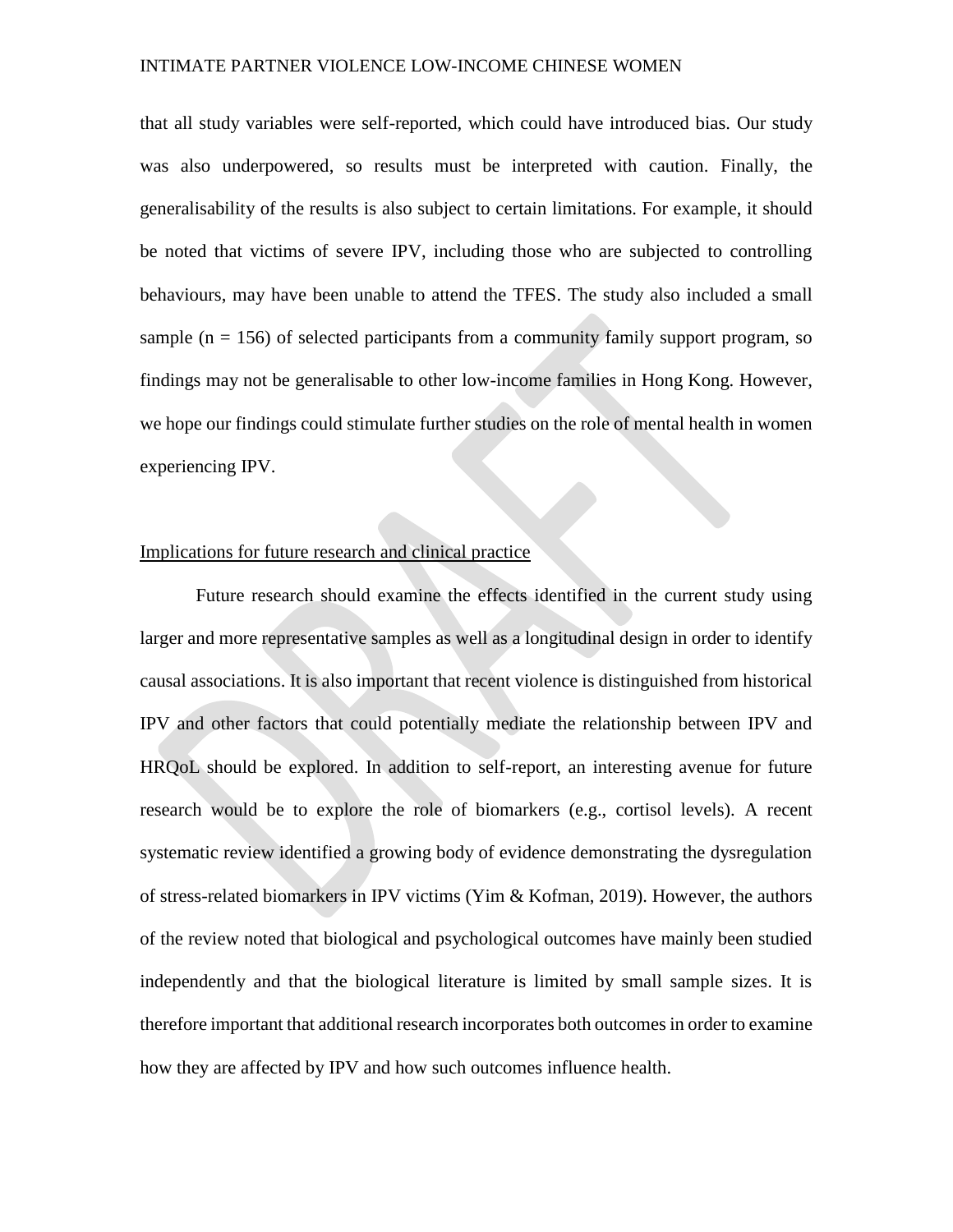Qualitative studies should also be conducted to explore the associations in more depth and to further understanding on how IPV leads to stress, anxiety and depression and how each of these negative symptoms subsequently impairs HRQoL in women from lowincome families. Indeed, to the author's knowledge, no qualitative studies have specifically investigated this relationship.

Our findings support the importance of interventions to reduce symptoms of anxiety, depression and stress in order to ultimately improve the HRQoL of women who have experienced IPV. However, women from low-income families are contending with both poverty and IPV and there may therefore be a number of complex barriers that prevent them from accessing support. For example, limited available healthcare (Fung et al., 2016), severity of violence, sociodemographic factors (e.g., ethnic origin, language barriers, education level) and fear of losing custody of children (Lelaurain, Graziani, & Lo Monaco, 2017). As barriers are likely to differ between populations, community-based participatory research could be conducted with IPV survivors and service providers in order to identify and address individual, community and systematic factors that both prevent and facilitate intervention access (Baum, MacDougall, & Smith, 2006).

In terms of intervention content, brief supportive counselling to women conducted by family doctors, who are usually the first professional group that abused women speak with, might be an effective and feasible way to reduce the suffering from IPV (Feder et al., 2009). Advocacy interventions could also be a means by which to improve the mental health of women experiencing IPV (Ferrari et al., 2018; Tiwari et al., 2018). Such interventions can be delivered by a range of advocates, including trained lay mentors and healthcare professionals, and seek to empower abused women by providing advice,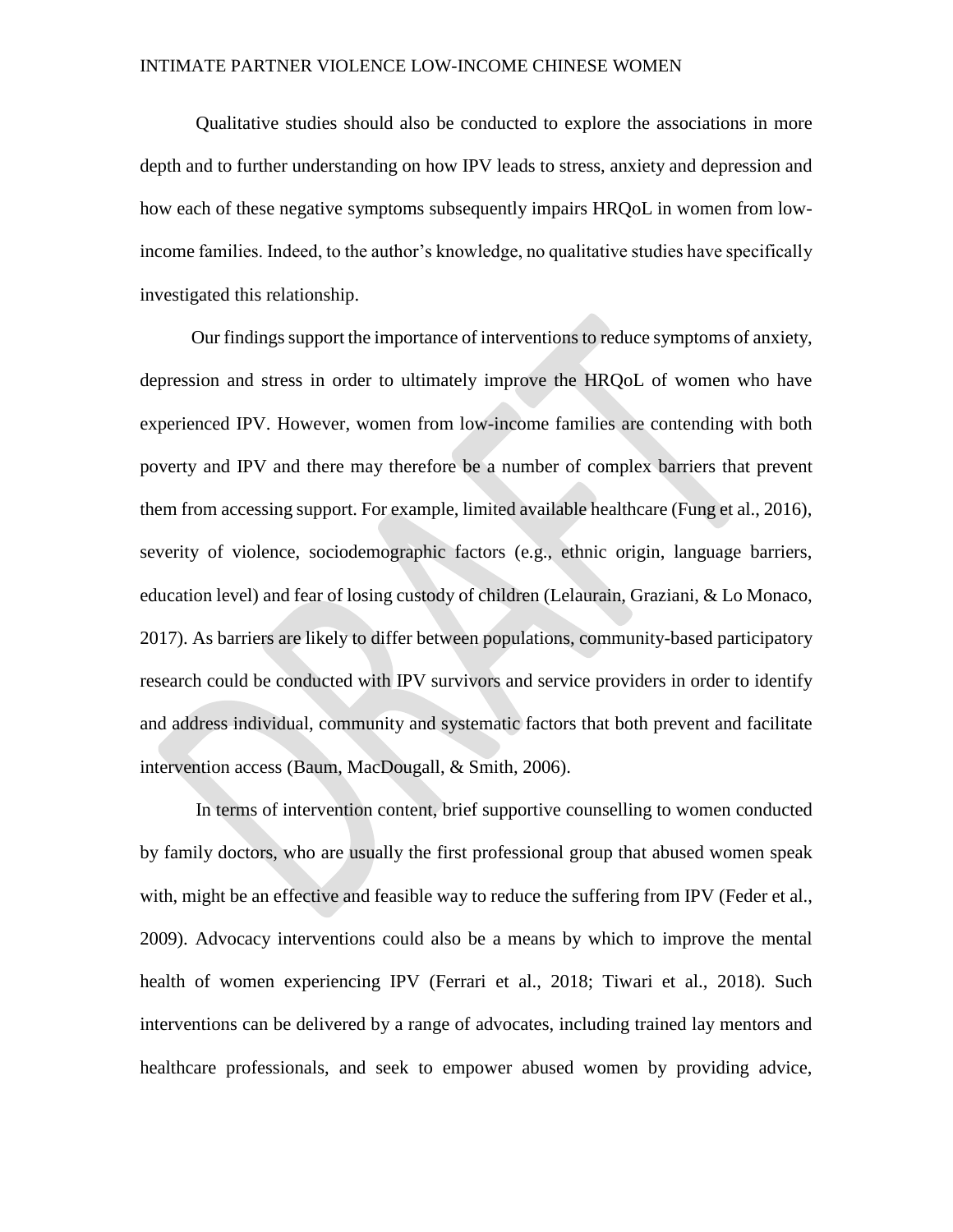ongoing support, and facilitating access to appropriate services (Rivas et al., 2015). Indeed, four different advocacy interventions were designed for specific groups of abused women in Hong Kong (Tiwari et al., 2018): pregnant women, those living in shelters, communitydwelling women, and women who had moved to Hong Kong from Mainland China. The interventions were positively received with improvements found in mental health outcomes, although not all were clinically important (Tiwari et al., 2018). A recent trial conducted in the UK evaluated the effectiveness of the Psychological Advocacy Towards Healing (PATH) intervention, which consisted of eight psychological-focused advocacy sessions for IPV survivors (Ferrari et al., 2018). When compared with normal advocacy care, clinically relevant improvements were found for psychological distress as well as symptoms of depression and mental HRQoL among those who took part in the PATH intervention. In view of these findings, a targeted intersectional advocacy intervention, which includes a strong a psychological component, could be developed and piloted among Hong Kong Chinese women from low-income families. Moreover, there have been calls for supportive programs for low-income women to include peers with lived experience of IPV as a way to build social connections and further enhance mental health (Matheson et al., 2015). Advocacy interventions could therefore aim to engage and train peer mentors to assist with intervention delivery.

In addition to support from peer mentors, informal social support could also help to moderate the emotional symptoms – poor HRQoL relationship. Indeed, a longitudinal study found that women with greater perceived social support reported greater reductions in depressive symptoms over two years when compared with women with lower levels of social support (Beeble et al., 2009). Those working with victims of IPV should encourage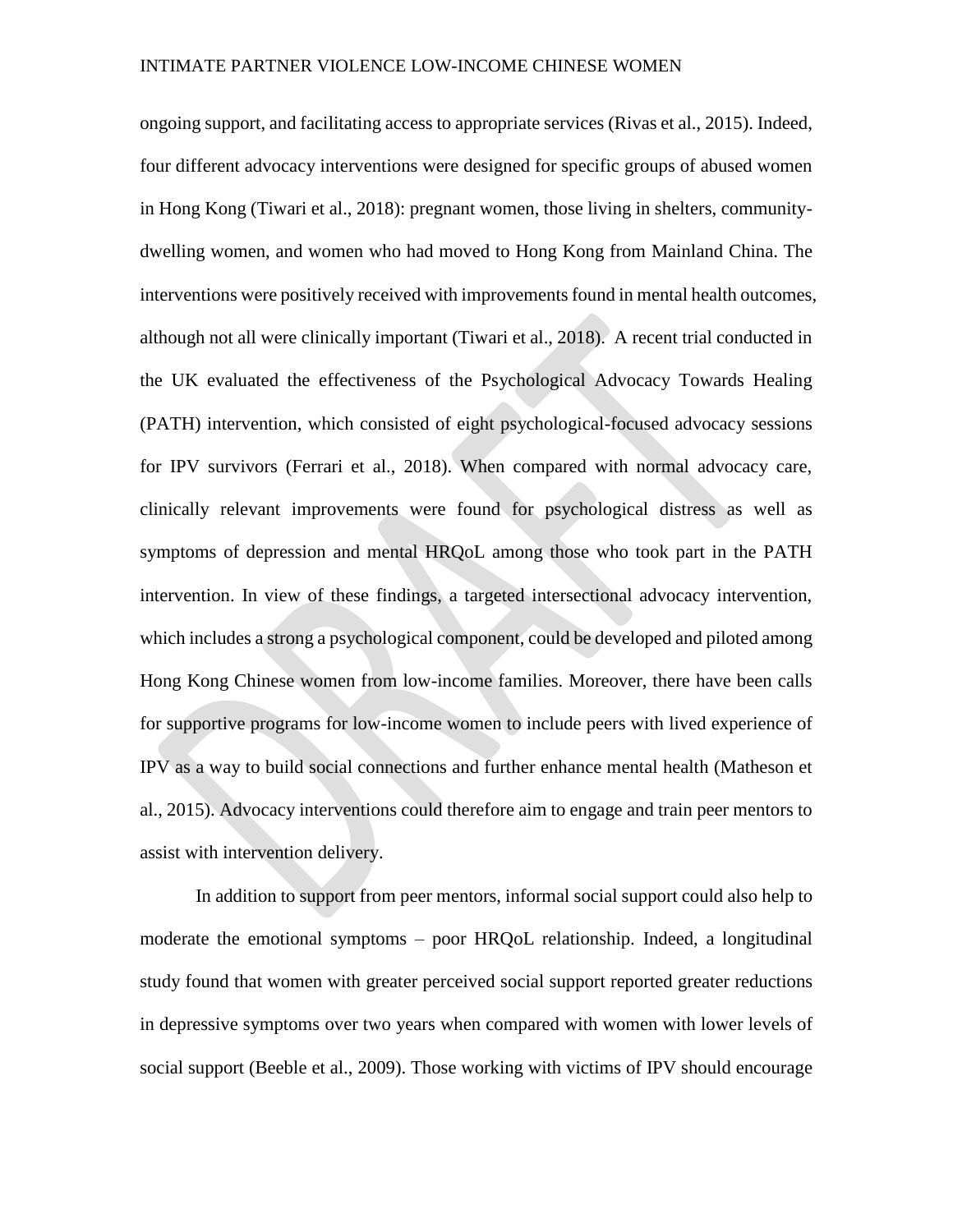women to expand and strengthen their social networks. However, it is also critical that service providers are aware of the potential negative impact on the health and well-being of informal supporters of IPV victims (Gregory, Williamson, & Feder, 2017).

Finally, there is a need for increased awareness of screening for mental health symptoms among victims of IPV so that suitable psychosocial or medical support can be provided. Such screening could be undertaken by primary care doctors and service providers working directly with IPV victims, provided that adequate screening protocols, training and follow-up management of positive cases are in place to ensure that screening is both appropriate and beneficial (Simmons et al., 2017).

## Conclusion

Participants who screened positive for IPV had significantly lower HRQoL and reported significantly more negative emotional symptoms when compared with screennegative participants. Our findings suggested that the relationship between IPV and HRQoL was completely mediated through depression, anxiety and stress. The findings underscore the preeminence of screening and managing these symptoms among women with IPV. Specific interventions that focus on enhancing appropriate cognitive, behavioural and coping skills to reduce negative emotions should be implemented by health and social service providers to preserve the HRQoL of vulnerable women.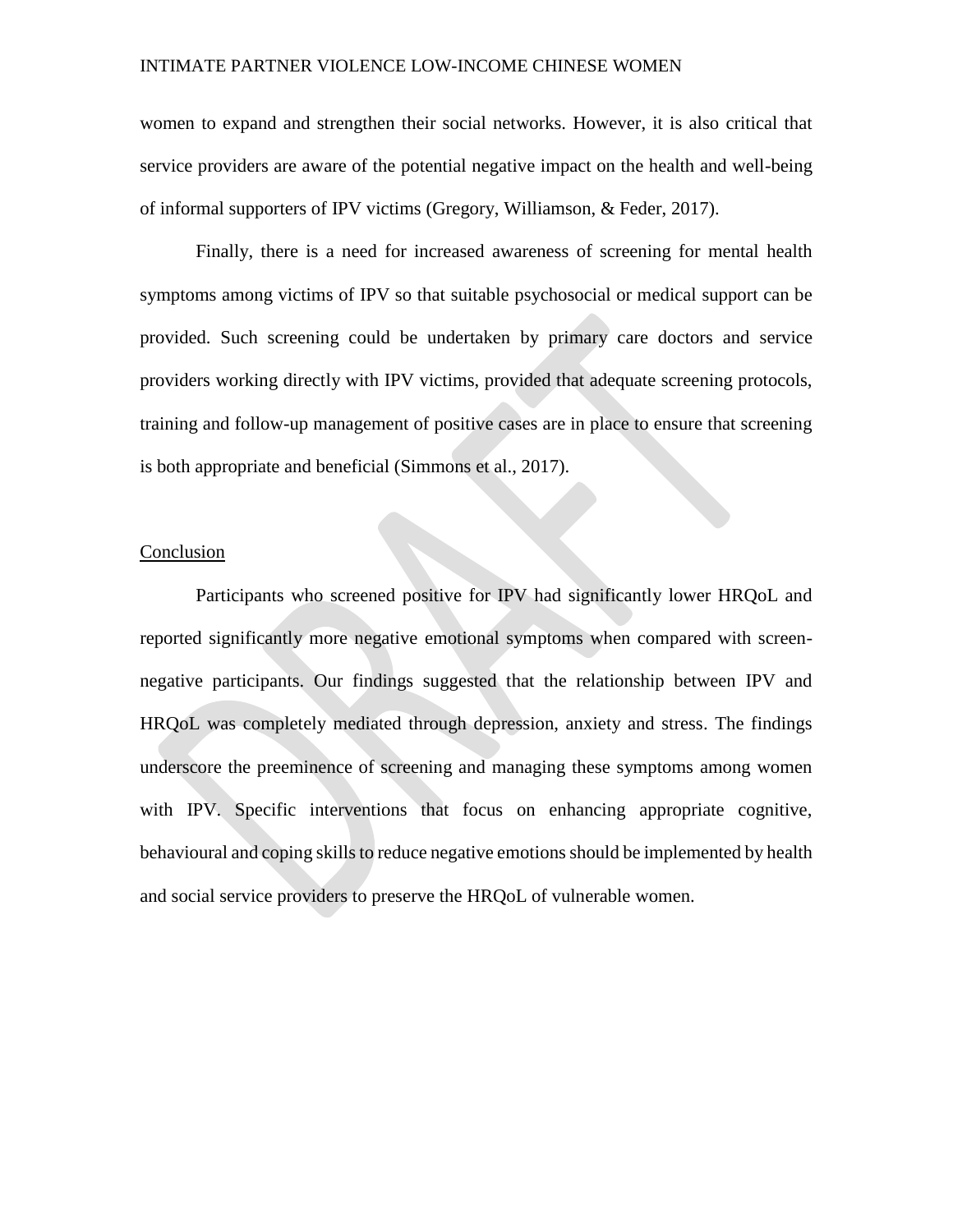## REFERENCES

- Abramsky, T., Watts, C. H., Garcia-Moreno, C., Devries, K., Kiss, L., Ellsberg, M., Jansen, H. A., & Heise, L. (2011). What factors are associated with recent intimate partner violence? findings from the WHO multi-country study on women's health and domestic violence. *BMC public health, 11*, 109-109.
- Adib-Hajbaghery, M., Ahmadi, M., & Poormansouri, S. (2015). Health Related Quality of Life, Depression, Anxiety and Stress in Patients with Beta-Thalassemia Major. *Iranian journal of pediatric hematology and oncology, 5*(4), 193–205.
- Alsaker, K., Moen, B. E., Morken, T., & Baste, V. (2018). Intimate partner violence associated with low quality of life - a cross-sectional study. *BMC Women's Health, 18*(1), 148.
- Alsaker, K., Moen, B. E., Nortvedt, M. W., & Baste, V. (2006). Low health-related quality of life among abused women. *Quality of Life Research, 15*(6), 959-965.
- Antony, M. M., Bieling, P. J., Cox, B. J., Enns, M. W., & Swinson, R. P. (1998). Psychometric properties of the 42-item and 21-item versions of the Depression Anxiety Stress Scales in clinical groups and a community sample. *Psychological Assessment, 10*(2), 176-181.
- Bacchus, L. J., Ranganathan, M., Watts, C., & Devries, K. (2018). Recent intimate partner violence against women and health: a systematic review and meta-analysis of cohort studies. *BMJ Open, 8*(7), e019995.
- Bakas, T., McLennon, S. M., Carpenter, J. S., Buelow, J. M., Otte, J. L., Hanna, K. M., Ellett, M. L., Hadler, K. A., & Welch, J. L. (2012). Systematic review of healthrelated quality of life models. *Health and quality of life outcomes, 10*(1), 134.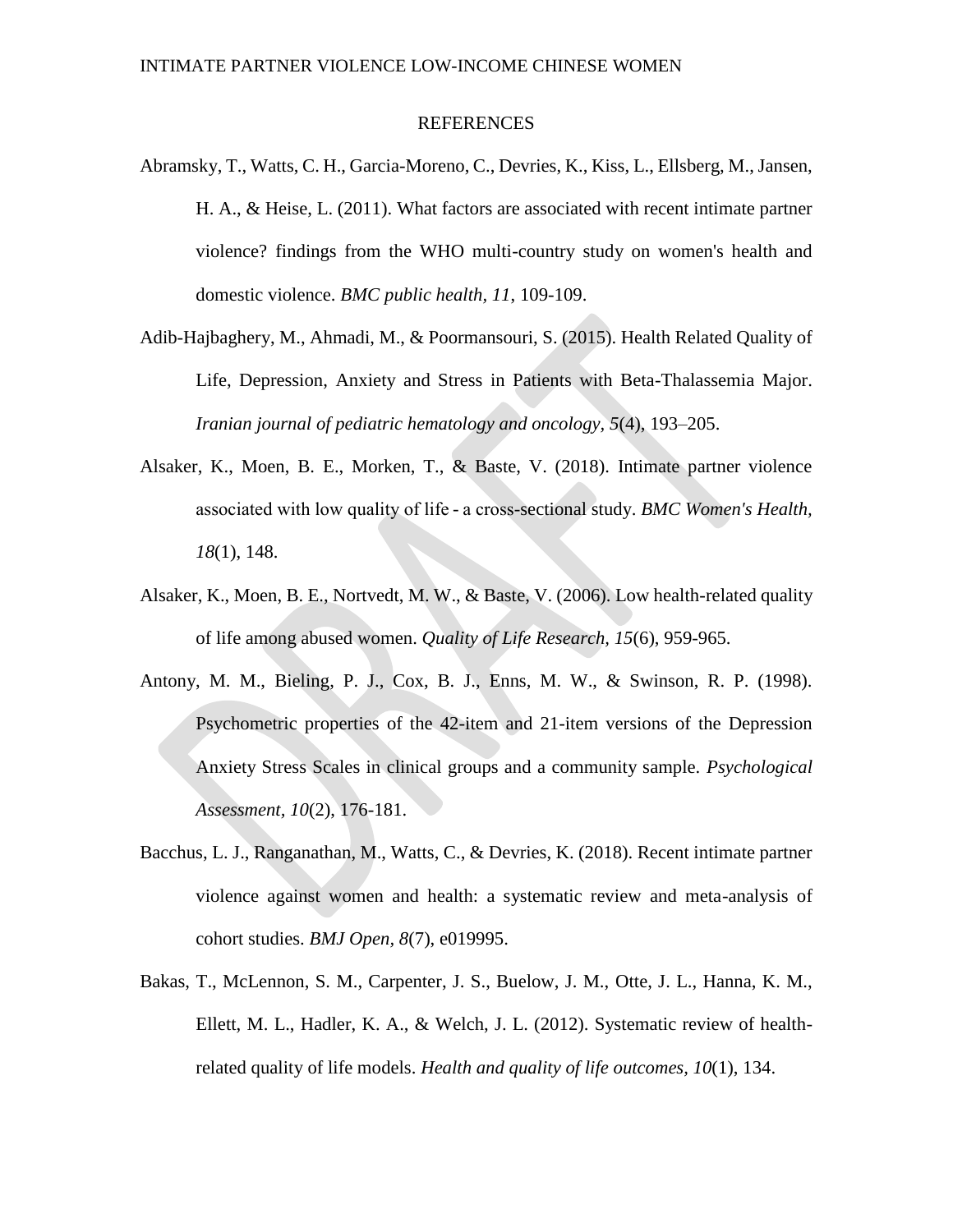- Baron, R. M., & Kenny, D. A. (1986). The moderator-mediator variable distinction in social psychological research: conceptual, strategic, and statistical considerations. *Journal of Personality and Social Psychology, 51*(6), 1173-1182.
- Baum, F., MacDougall, C., & Smith, D. (2006). Participatory action research. *Journal of epidemiology and community health, 60*(10), 854-857.
- Beck, A. T., Epstein, N., Brown, G., & Steer, R. A. (1988). An inventory for measuring clinical anxiety: Psychometric properties. *Journal of Consulting and Clinical Psychology, 56*(6), 893-897.
- Beck, A. T., Ward, C. H., Mendelson, M. M., Mock, J. J., & Erbaugh, J. J. (1961). An inventory for measuring depression. *Archives of General Psychiatry, 4*(6), 561-571.
- Beeble, M. L., Bybee, D., Sullivan, C. M., & Adams, A. E. (2009). Main, mediating, and moderating effects of social support on the well-being of survivors of intimate partner violence across 2 years. *Journal of Consulting and Clinical Psychology, 77*(4), 718-729.
- Bonomi, A. E., Anderson, M. L., Reid, R. J., Rivara, F. P., Carrell, D., & Thompson, R. S. (2009). Medical and psychosocial diagnoses in women with a history of intimate partner violence. *Archives of Internal Medicine, 169*(18), 1692-1697.
- Bonomi, A. E., Thompson, R. S., Anderson, M., Reid, R. J., Carrell, D., Dimer, J. A., & Rivara, F. P. (2006). Intimate partner violence and women's physical, mental, and social functioning. *American Journal of Preventitive Medicine, 30*(6), 458-466.
- Campbell, J., Jones, A. S., Dienemann, J., Kub, J., Schollenberger, J., O'Campo, P., Gielen, A. C., & Wynne, C. (2002). Intimate partner violence and physical health consequences. *Archives of Internal Medicine, 162*(10), 1157-1163.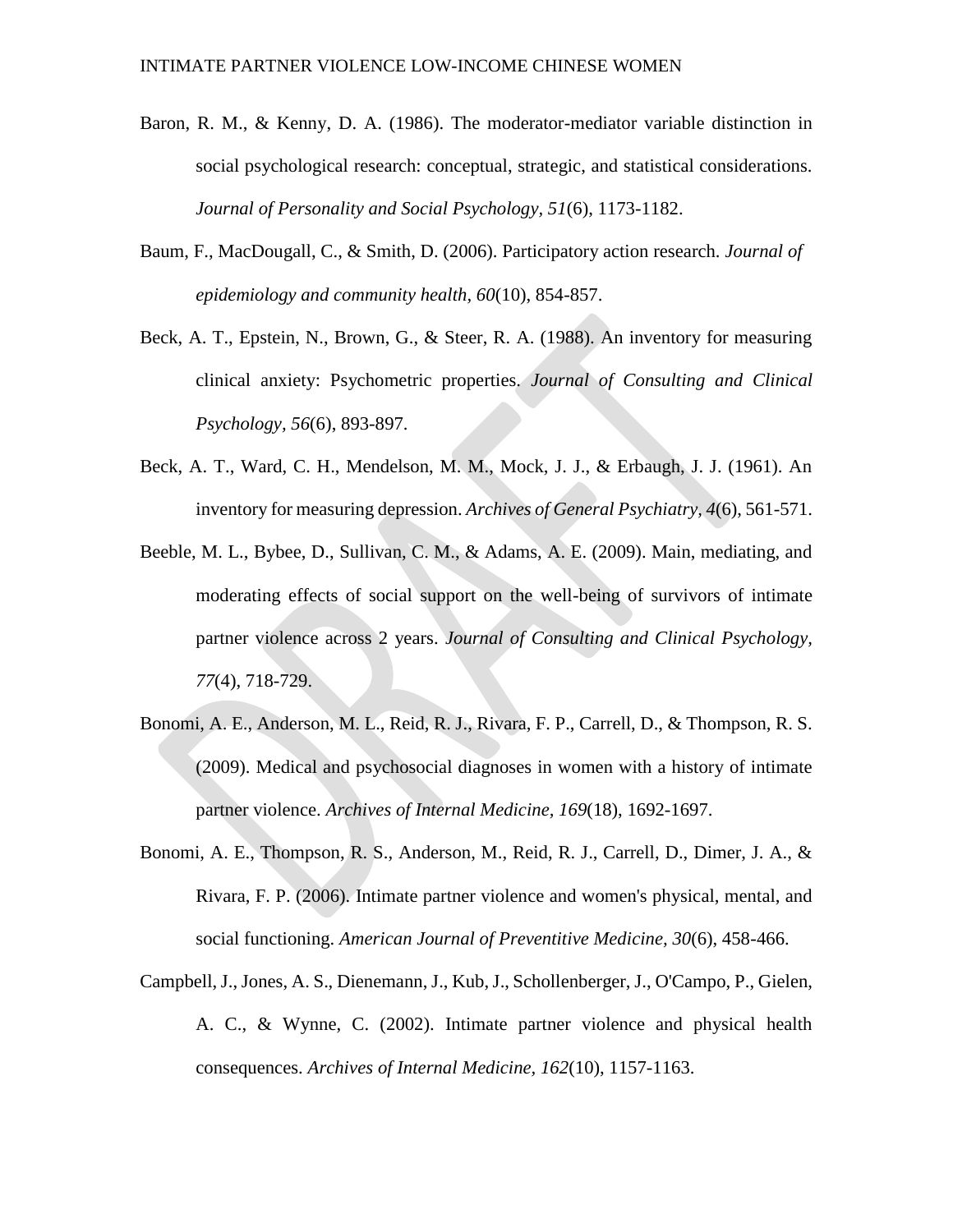- Chan, R. C., Xu, T., Huang, J., Wang, Y., Zhao, Q., Shum, D. H., O'Gorman, J., & Potangaroa, R. (2012). Extending the utility of the depression anxiety stress scale by examining its psychometric properties in Chinese settings. *Psychiatry Research, 200*(2-3), 879-883.
- Choi, E. P., Wong, J. Y., & Fong, D. Y. (2017). Mental health and health-related quality of life of Chinese college students who were the victims of dating violence. *Quality of Life Research*, *26*(4), 945-957
- Clara, I. P., Cox, B. J., & Enns, M. W. (2001). Confirmatory Factor Analysis of the Depression–Anxiety–Stress Scales in Depressed and Anxious Patients. *Journal of Psychopathology and Behavioral Assessment, 23*(1), 61-67.
- Cohen, J. (1988). Statistical power analysis for the behavioral sciences. Lawrence Erlbaum Associates, Hillsdale, NJ.
- Coker, A. L., Smith, P. H., Bethea, L., King, M. R., & McKeown, R. E. (2000). Physical health consequences of physical and psychological intimate partner violence. *Archives of Family Medicine, 9*(5), 451-457.
- Costa, D., Hatzidimitriadou, E., Ioannidi-Kapolou, E., Lindert, J., Soares, J., Sundin, O., Toth, O., & Barros, H. (2015). Intimate partner violence and health-related quality of life in European men and women: findings from the DOVE study. *Quality of Life Research, 24*(2), 463-471.
- Cramer, H. (1946). Mathematical methods of statistics. Princeton: Princeton University Press.
- Devries, K. M., Mak, J. Y., Bacchus, L. J., Child, J. C., Falder, G., Petzold, M., Astbury, J., & Watts, C. H. (2013). Intimate partner violence and incident depressive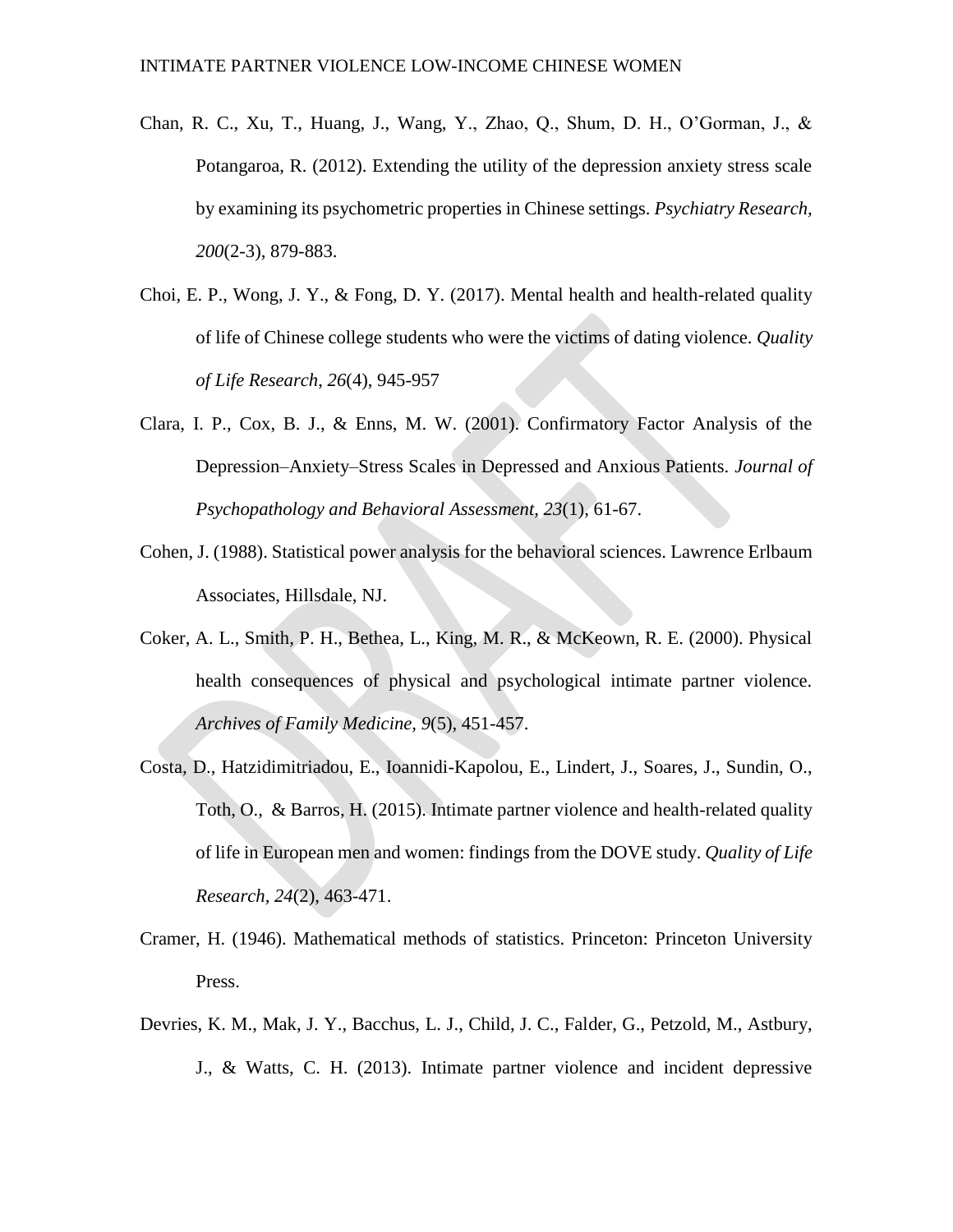symptoms and suicide attempts: a systematic review of longitudinal studies. *PLoS Medicine, 10*(5), e1001439.

- Dutton, M. A., Green, B. L., Kaltman, S. I., Roesch, D. M., Zeffiro, T. A., & Krause, E. D. (2006). Intimate partner violence, PTSD, and adverse health outcomes. *Journel of Interpersonel Violence, 21*(7), 955-968.
- Feder, G., & Macmillan, H. (2012). 249 Intimate Partner Violence. In L. Goldman & A. I. Schafer (Eds.), *Goldman's Cecil Medicine (Twenty Fourth Edition)* (pp. 1571- 1574). Philadelphia: W.B. Saunders.
- Feder, G., Ramsay, J., Dunne, D., Rose, M., Arsene, C., Norman, R., Kuntze, S., Spencer, A., Bacchus, L., Hague, G., Warburton, A., & Taket, A. (2009). How far does screening women for domestic (partner) violence in different health-care settings meet criteria for a screening programme? Systematic reviews of nine UK National Screening Committee criteria. *Health Technology Assessment, 13*(16).
- Ferrari, G., Feder, G., Agnew-Davies, R., Bailey, J. E., Hollinghurst, S., Howard, L., Howarth, E., Sardinha, L., Sharp, D., & Peters, T. J. (2018). Psychological advocacy towards healing (PATH): A randomized controlled trial of a psychological intervention in a domestic violence service setting. *PLoS One, 13*(11), e0205485.
- Fung, C. S., Yu, E. Y., Guo, V. Y., Wong, C. K., Kung, K., Ho, S. Y., Lam, L. Y., Ip, P., Fong, D. Y. T., Lam, D. C. L., Wong, W. C. W., Tsang, S. K. M., Tiwari, A. F. Y., & Lam, C. L. (2016). Development of a Health Empowerment Programme to improve the health of working poor families: protocol for a prospective cohort study in Hong Kong. *BMJ Open, 6*(2), e010015.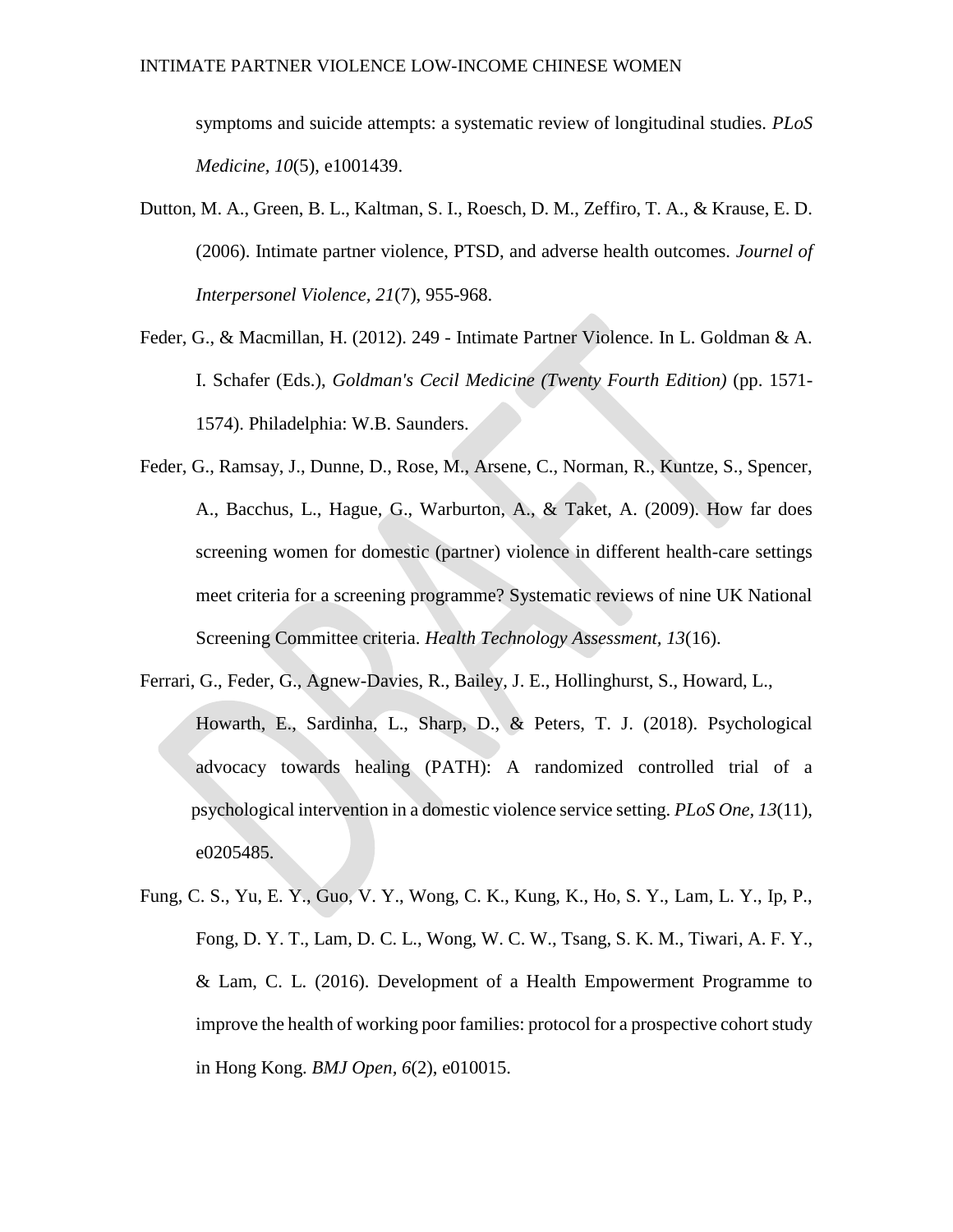- Gelenberg, A. J. (2000). Psychiatric and Somatic Markers of Anxiety: Identification and Pharmacologic Treatment. *Primary care companion to the Journal of clinical psychiatry, 2*(2), 49-54.
- Gloster, A. T., Rhoades, H. M., Novy, D., Klotsche, J., Senior, A., Kunik, M., Wilson, N., & Stanley, M. A. (2008). Psychometric properties of the Depression Anxiety and Stress Scale-21 in older primary care patients. *Journal of Affective Disorders, 110*(3), 248-259.
- Golding, J. M. (1999). Intimate partner violence as a risk factor for mental disorders: A meta-analysis. *Journal of Family Violence, 14*(2), 99-132.
- Gregory, A. C., Williamson, E., & Feder, G. (2017). The Impact on Informal Supporters of Domestic Violence Survivors: A Systematic Literature Review. *Trauma, Violence, & Abuse, 18*(5), 562-580.
- Guo, V. Y., Yu, E. Y. T., Wong, R. S. M., Ip, P., Tiwari, A. F. Y., Wong, C. K. H., Fung, C.S.C., Wong, W. H. S., & Lam, C. L. K. (2017). Maternal mental quality of life mediates the associations between intimate partner abuse against mothers and their children's behaviours and quality of life in low-income Chinese families. *Quality of Life Research, 26*(12), 3297-3306.
- Guyatt, G. H., Feeny, D. H., & Patrick, D. L. (1993). Measuring health-related quality of life. *Annals of Internal Medicine, 118*(8), 622-629.
- Hayes, A. F. (2013). *Introduction to mediation, moderation, and conditional process analysis : a regression-based approach*. New York: The Guilford Press.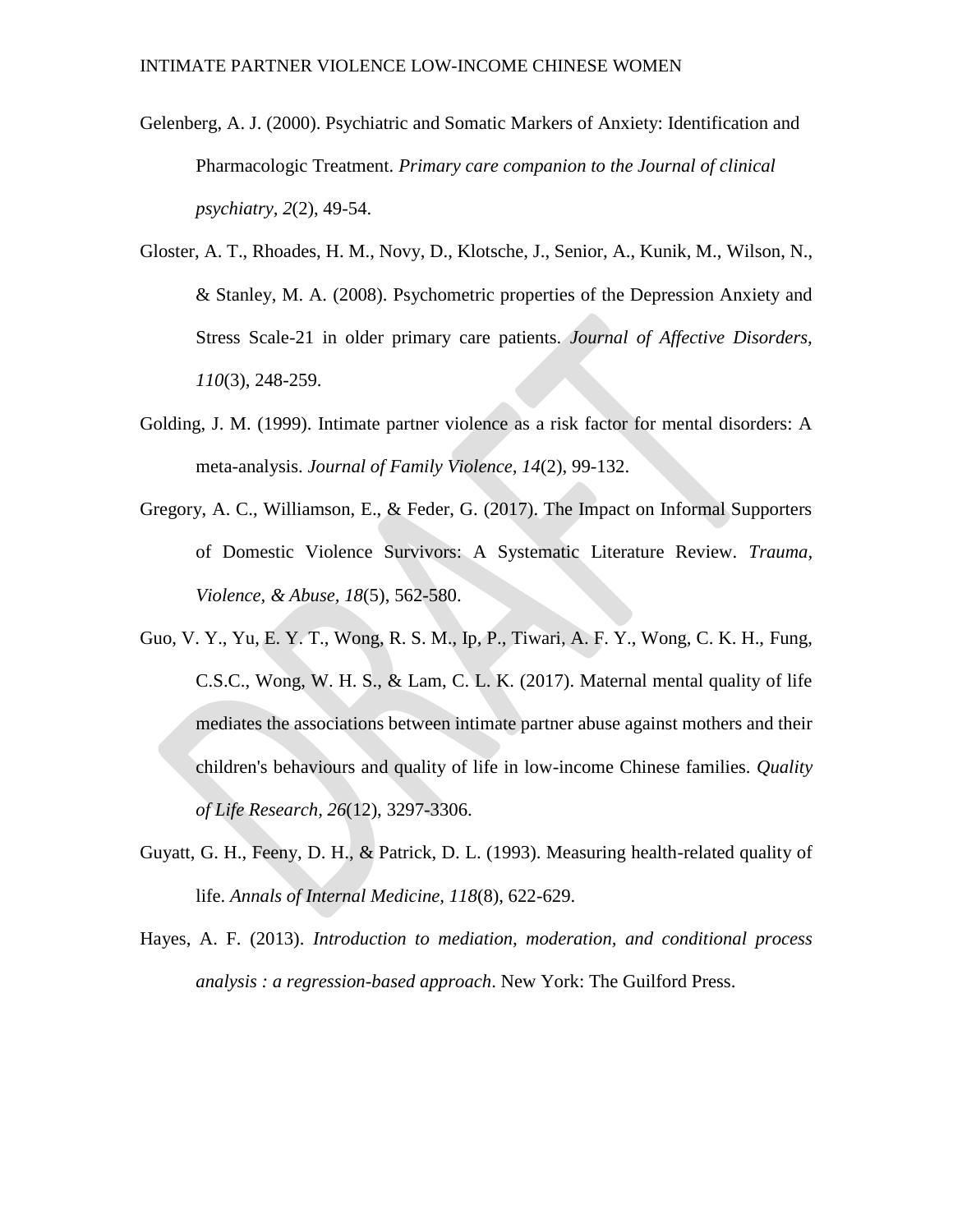- Henry, J. D., & Crawford, J. R. (2005). The short-form version of the Depression Anxiety Stress Scales (DASS-21): construct validity and normative data in a large nonclinical sample. *The British Journal Of Clinical Psychology, 44*(Pt 2), 227-239.
- Hong Kong Economic Analysis Division. (2013). Economic Analysis and Business Facilitation Unit, Financial Secretary's Office, Census and Statistics Department, Government of the Hong Kong Special Administrative Region. Hong Kong poverty situation report 2012.
- Lagdon, S., Armour, C., & Stringer, M. (2014). Adult experience of mental health outcomes as a result of intimate partner violence victimisation: a systematic review. *Eur J Psychotraumatol, 5*.
- Lam, C., Guo, V. Y., Wong, C. K., Yu, E. Y., & Fung, C. S. (2017). Poverty and healthrelated quality of life of people living in Hong Kong: comparison of individuals from low-income families and the general population. *Journal of Public Health (Oxf), 39*(2), 258-265.
- Lam, C., Wong, C., Lam, E., Lo, Y., & Huang, W. (2010). Population Norm of Chinese (HK) SF-12 Health Survey\_Version 2 of Chinese Adults in Hong Kong. *Hong Kong Practitioner, 32*, 77-86.
- Lam, E. T., Lam, C. L., Fong, D. Y., & Huang, W. W. (2013). Is the SF-12 version 2 Health Survey a valid and equivalent substitute for the SF-36 version 2 Health Survey for the Chinese? *Journal of Evaluation in Clinical Practice, 19*(1), 200-208.
- Landman, G. W., van Hateren, K. J., Kleefstra, N., Groenier, K. H., Gans, R. O., & Bilo, H. J. (2010). Health-related quality of life and mortality in a general and elderly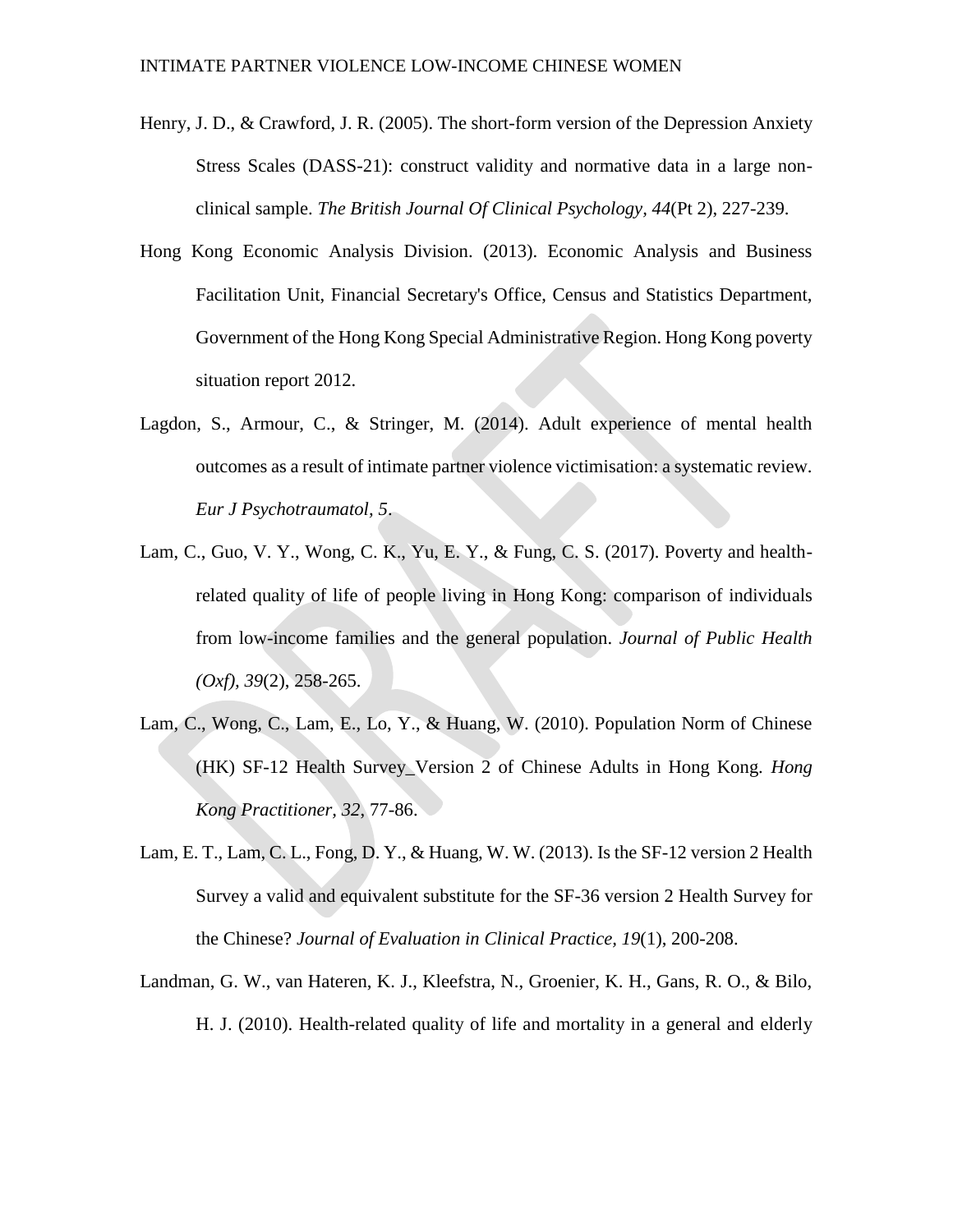population of patients with type 2 diabetes (ZODIAC-18). *Diabetes Care, 33*(11), 2378-2382.

- Lau, Y. (2005). Does pregnancy provide immunity from intimate partner abuse among Hong Kong Chinese women? *Social Science & Medicine, 61*(2), 365-377.
- Lau, Y., Keung Wong, D. F., & Chan, K. S. (2008). The impact and cumulative effects of intimate partner abuse during pregnancy on health-related quality of life among Hong Kong Chinese women. *Midwifery, 24*(1), 22-37.
- Lelaurain, S., Graziani, P., & Lo Monaco, G. (2017). Intimate partner violence and helpseeking: A systematic review and social psychological tracks for future research. *European Psychologist, 22*(4), 263-281
- Leung, T. W., Leung, W. C., Ng, E. H., & Ho, P. C. (2005). Quality of life of victims of intimate partner violence. *International Journal of Gynaecology & Obstetrics, 90*(3), 258-262.
- Leung, W. C., Leung, T. W., Lam, Y. Y., & Ho, P. C. (1999). The prevalence of domestic violence against pregnant women in a Chinese community. *International Journal of Gynaecology & Obstetrics, 66*(1), 23-30.
- Lim, M., & Lee, J. (2018). Determinants of Health-Related Quality of Life in Schizophrenia: Beyond the Medical Model. *Frontiers in psychiatry, 9*, 712.
- Lovibond, P. F., & Lovibond, S. H. (1995). The structure of negative emotional states: Comparison of the Depression Anxiety Stress Scales (DASS) with the Beck Depression and Anxiety Inventories. *Behaviour Research and Therapy, 33*(3), 335- 343.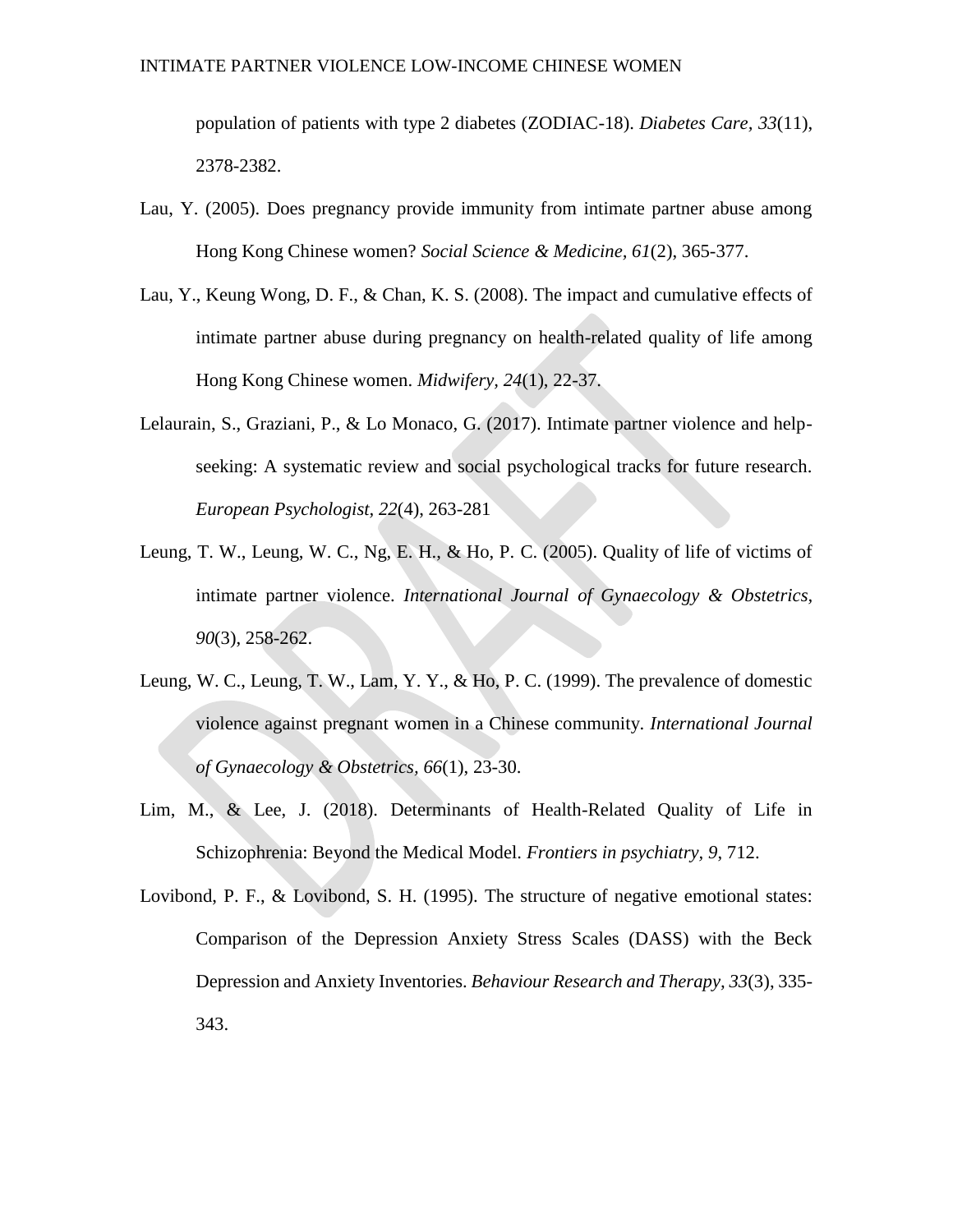- Lovibond, S. H, & Lovibond, P. F. (1996). Manual for the Depression Anxiety Stress Scales. Sydney: Psychology Foundation of Australia.
- Matheson, F. I., Daoud, N., Hamilton-Wright, S., Borenstein, H., Pedersen, C., & O'Campo, P. (2015). Where Did She Go? The Transformation of Self-Esteem, Self-Identity, and Mental Well-Being among Women Who Have Experienced Intimate Partner Violence. *Womens Health Issues, 25*(5), 561-569.
- Moussa. M. T., Lovibond, P. F, & Laube, R. (2001). Psychometric properties of a Chinese version of the short Depression Anxiety Stress Scales (DASS21). Report for New South Wales Transcultural Mental Health Centre, Cumberland Hospital, Sydney.
- Norton, P. J. (2007). Depression Anxiety and Stress Scales (DASS-21): Psychometric analysis across four racial groups. *Anxiety, Stress, & Coping, 20*(3), 253-265.
- Parker, B., & McFarlane, J. (1991). Identifying and helping battered pregnant women. *MCN: The American Journal of Maternal/Child Nursing, 16*(3), 161-164.
- Perales Montilla, C. M., Duschek, S., & Reyes del Paso, G. A. (2016). Health-related quality of life in chronic kidney desease: Predictive relevance of mood and somatic symptoms. *Nefrología (English Edition), 36*(3), 275-282.
- Preacher, K. J., & Hayes, A. F. (2008). Asymptotic and resampling strategies for assessing and comparing indirect effects in multiple mediator models. *Behavior Research Methods, 40*(3), 879-891.
- Rivas, C., Ramsay, J., Sadowski, L., Davidson, L. L., Dunne, D., Eldridge, S., Hegarty, K., Taft, A., & Feder, G. (2015). Advocacy interventions to reduce or eliminate violence and promote the physical and psychosocial well-being of women who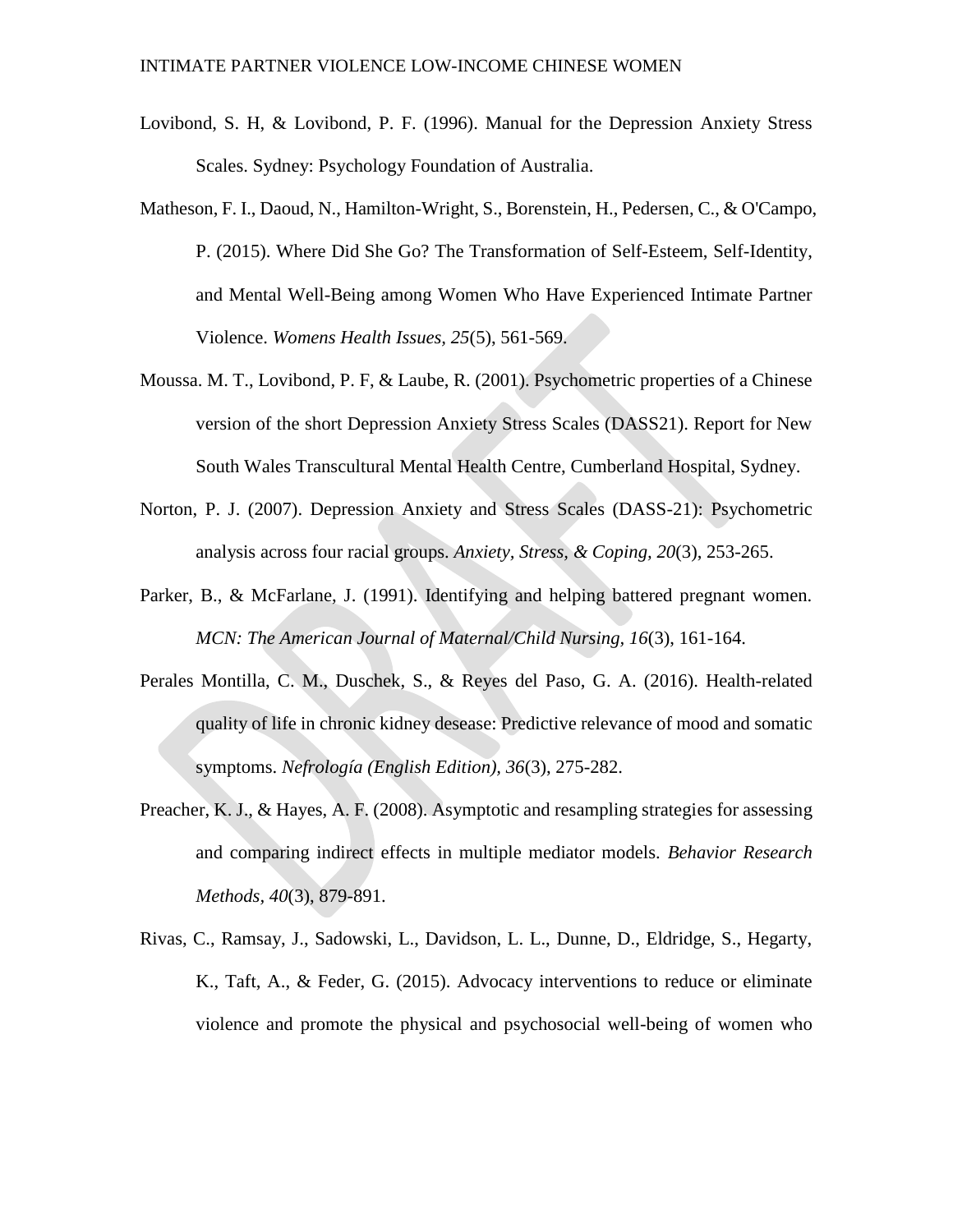experience intimate partner abuse. *Cochrane Database of Systematic Reviews*  12, Cd005043.

- Schei, B., & Bakketeig, L. S. (1989). Gynaecological impact of sexual and physical abuse by spouse. A study of a random sample of Norwegian women. *British Journal of Obstetrics and Gynaecology, 96*(12), 1379-1383.
- Simmons, C. A., Delaney, M. J., Lindsey, L., Whalley, A., Murry-Drobot, O., & Gayle Beck, J. (2017). Should Programs Designed to Help IPV Survivors Screen for Mental Health-Related Problems: Voices From the Field. *Violence Against Women, 23*(5), 603-622.
- Sutherland, C. A., Sullivan, C. M., & Bybee, D. I. (2001). Effects of Intimate Partner Violence Versus Poverty on Women's Health. *Violence Against Women, 7*(10), 1122-1143.
- Tang, C. S.-K. (1997). Psychological Impact of Wife Abuse:Experiences of Chinese Women and Their Children. *Journal of Interpersonel Violence, 12*(3), 466-478.
- Tiwari, A., Chan, K. L., Fong, D., Leung, W. C., Brownridge, D. A., Lam, H., Wong, B., Lam, C. M., Chau, F., Chan, A., Cheung, K. B., & Ho, P. C. (2008). The impact of psychological abuse by an intimate partner on the mental health of pregnant women. *British Journal of Obstetrics and Gynaecology, 115*(3), 377-384.
- Tiwari, A., Cheung, D. S. T., & Hui, V. (2018). Improving mental health outcomes of Chinese women survivors of intimate partner violence through advocacy interventions. *Global mental health (Cambridge, England), 5*, e15-e15.
- Tiwari, A., Fong, D., Chan, K., Leung, W., Parker, B., & Ho, P. (2007). Identifying intimate partner violence: comparing the Chinese abuse assessment screen with the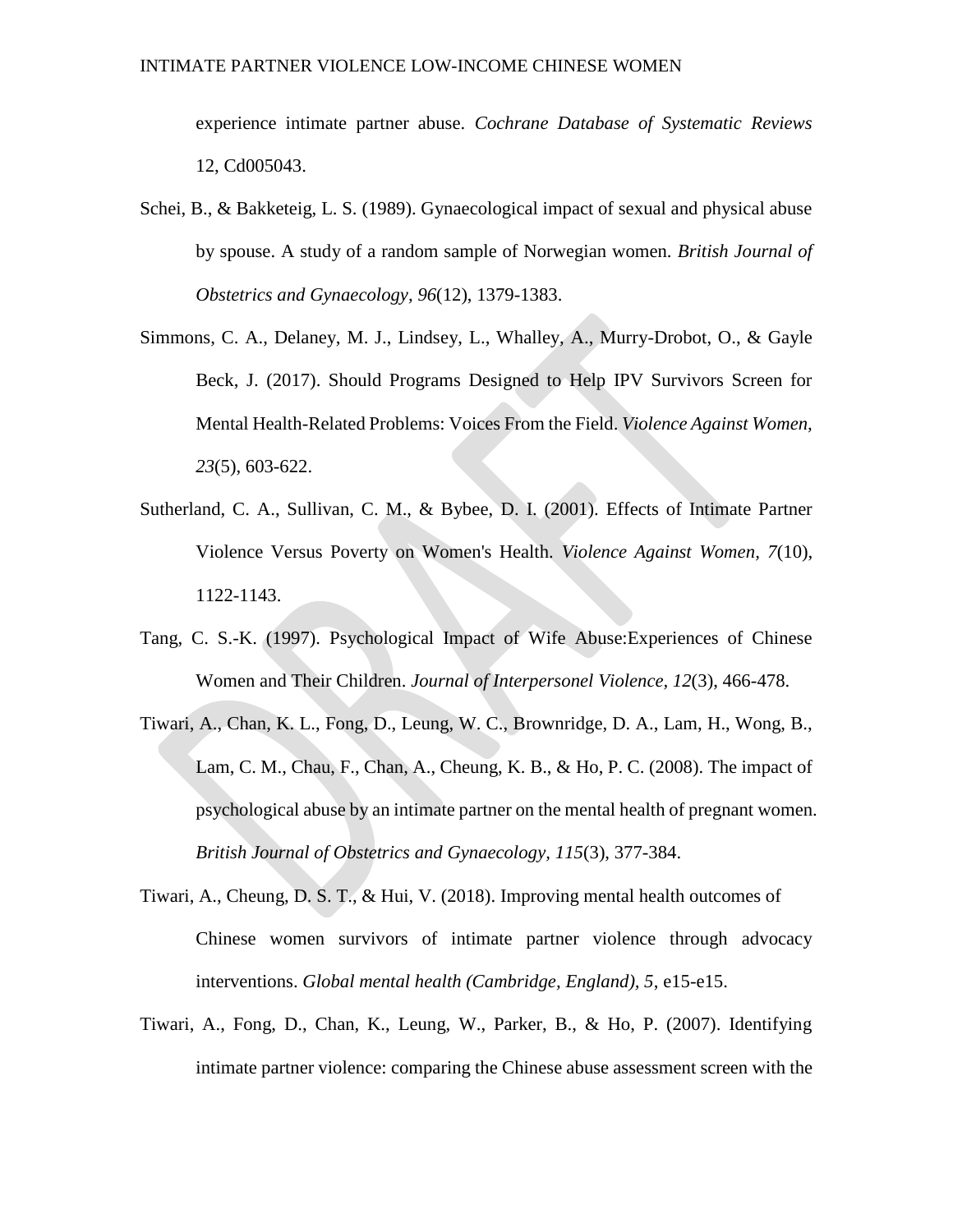Chinese revised conflict tactics scales. *BJOG: An International Journal of Obstetrics & Gynaecology, 114*(9), 1065-1071.

- Tiwari, A., Wong, J., Brownridge, D. A., Chan, K. L., Fong, D. Y. T., Leung, W. C., & Ho, P. C. (2009). Psychological intimate partner abuse among Chinese women: What we know and what we still need to know. *The Open Social Science Journal, 2*, 32.
- Wang, K., Shi, H. S., Geng, F. L., Zou, L. Q., Tan, S. P., Wang, Y., Neumann, D. L., Shum, D. H., & Chan, R. C. (2016). Cross-cultural validation of the Depression Anxiety Stress Scale-21 in China. *Psychological Assessment, 28*(5), e88-e100.
- Ware, J., Jr. (2005). How to score version 2 of the SF-12 health survey (with a supplement documenting version 1); Lincoln, R.I., Ed.; QualityMetric Inc.; Health Assessment Lab.: Boston, MA, USA.
- Ware, J., Jr., Kosinski, M., & Keller, S. D. (1996). A 12-Item Short-Form Health Survey: construction of scales and preliminary tests of reliability and validity. *Medical Care, 34*(3), 220-233.
- Wong, J. Y. H., Tiwari, A., Fong, D. Y. T., Humphreys, J., & Bullock, L. (2011). Depression among women experiencing intimate partner violence in a Chinese community. *Nursing Research, 60*(1), 58-65.
- Wong, R. S. M., Yu, E. Y. T., Guo, V. Y., Wan, E. Y. F., Chin, W. Y., Wong, C. K. H., Fung, C. S. C., Tung, K. T. S., Wong, W. H. S., Ip, P., Tiwari, A. F. Y., & Lam, C. L. K. (2018). A prospective cohort study to investigate parental stress and child health in low-income Chinese families: protocol paper. *BMJ Open, 8*(2), e018792.
- World Health Organization, London School of Hygiene and Tropical Medicine, & South African Medical Research Council. (2013). Global and regional estimates of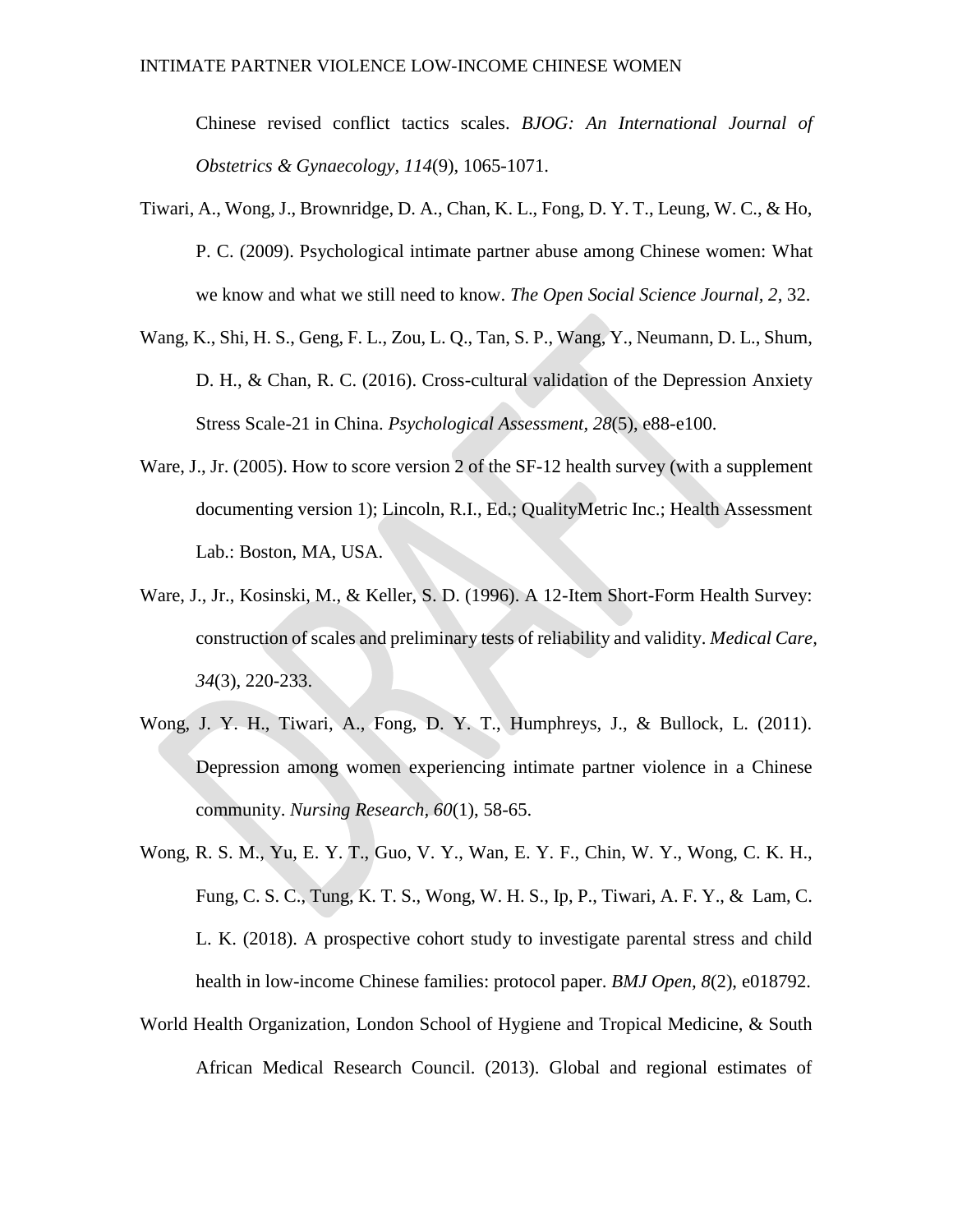violence against women: prevalence and health effects of intimate partner violence and nonpartner sexual violence. Geneva, World Health Organisation. Retrieved from[:https://www.who.int/reproductivehealth/publications/violence/97892415646](https://www.who.int/reproductivehealth/publications/violence/9789241564625/en/)  $25/en/$ .

- Xie, G., Laskowitz, D. T., Turner, E. L., Egger, J. R., Shi, P., Ren, F., Gao, W., & Wu, Y. (2014). Baseline health-related quality of life and 10-year all-cause mortality among 1739 Chinese adults. *PLoS One, 9*(7), e101527.
- Yakubovich, A. R., Stockl, H., Murray, J., Melendez-Torres, G. J., Steinert, J. I., Glavin, C. E. Y., & Humphreys, D. K. (2018). Risk and Protective Factors for Intimate Partner Violence Against Women: Systematic Review and Meta-analyses of Prospective-Longitudinal Studies. *American Journal of Public Health, 108*(7), e1 e11.
- Yim, I. S., & Kofman, Y. B. (2019). The psychobiology of stress and intimate partner violence. *Psychoneuroendocrinology, 105*, 9-24.
- Zhang, H., Wong, W. C., Ip, P., Fan, S., & Yip, P. S. (2015). Intimate Partner Violence Among Hong Kong Young Adults: Prevalence, Risk Factors, and Associated Health Problems. *Journal of Interpersonal Violence, 30*(13), 2258-2277.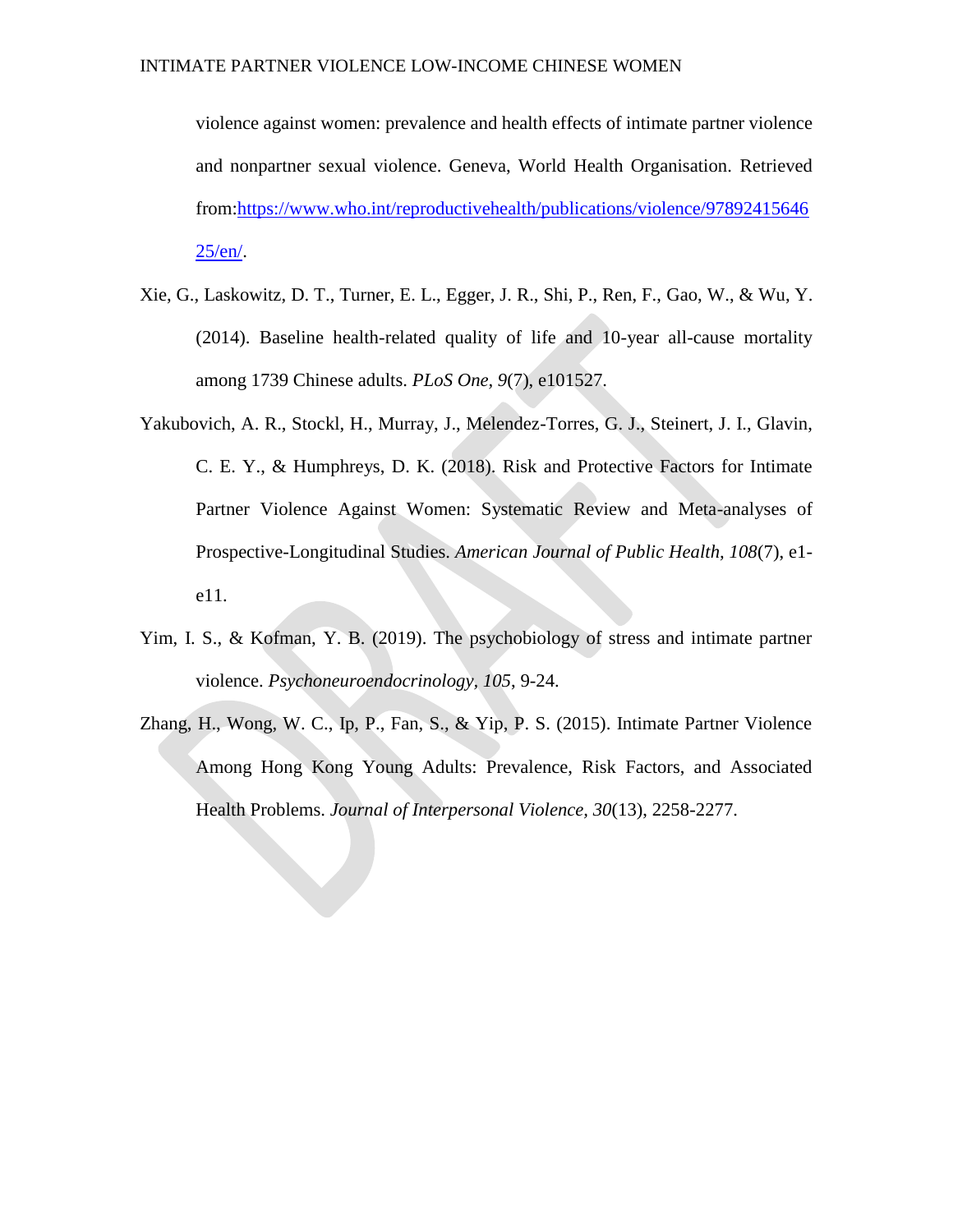## AUTHOR BIOGRAPHIES

Laura Elizabeth Bedford is a Postdoctoral Fellow at the Department of Family Medicine and Primary Care at the University of Hong Kong. Her current work involves exploring the health outcomes (particularly health-related quality of life) of low-income families and the development of interventions to improve these outcomes.

Vivian Yawei Guo is an Associate Professor at the Department of Epidemiology, School of Public Health at Sun Yat-sen University. Her research interests focus on how family support affects the physical and mental health of both children and adults with a particular emphasis on evaluating the effectiveness and cost-effectiveness of interventions promoting different family support strategies.

Esther Yee Tak Yu is a Clinical Assistant Professor at the Department of Family Medicine and Primary Care at the University of Hong Kong. Her research interests include primary health service evaluation, non-communicable disease management and community health, especially low-income groups. She is principal investigator and academic lead of several studies, including an in-depth exploration of the bidirectional relationship between parental stress and child health of low-income Chinese families and longitudinal evaluation of the effects of a health empowerment programme for low-income families.

Carlos King Ho Wong is an Assistant Professor (Research) at the Department of Family Medicine and Primary Care at The University of Hong Kong. His research interests include